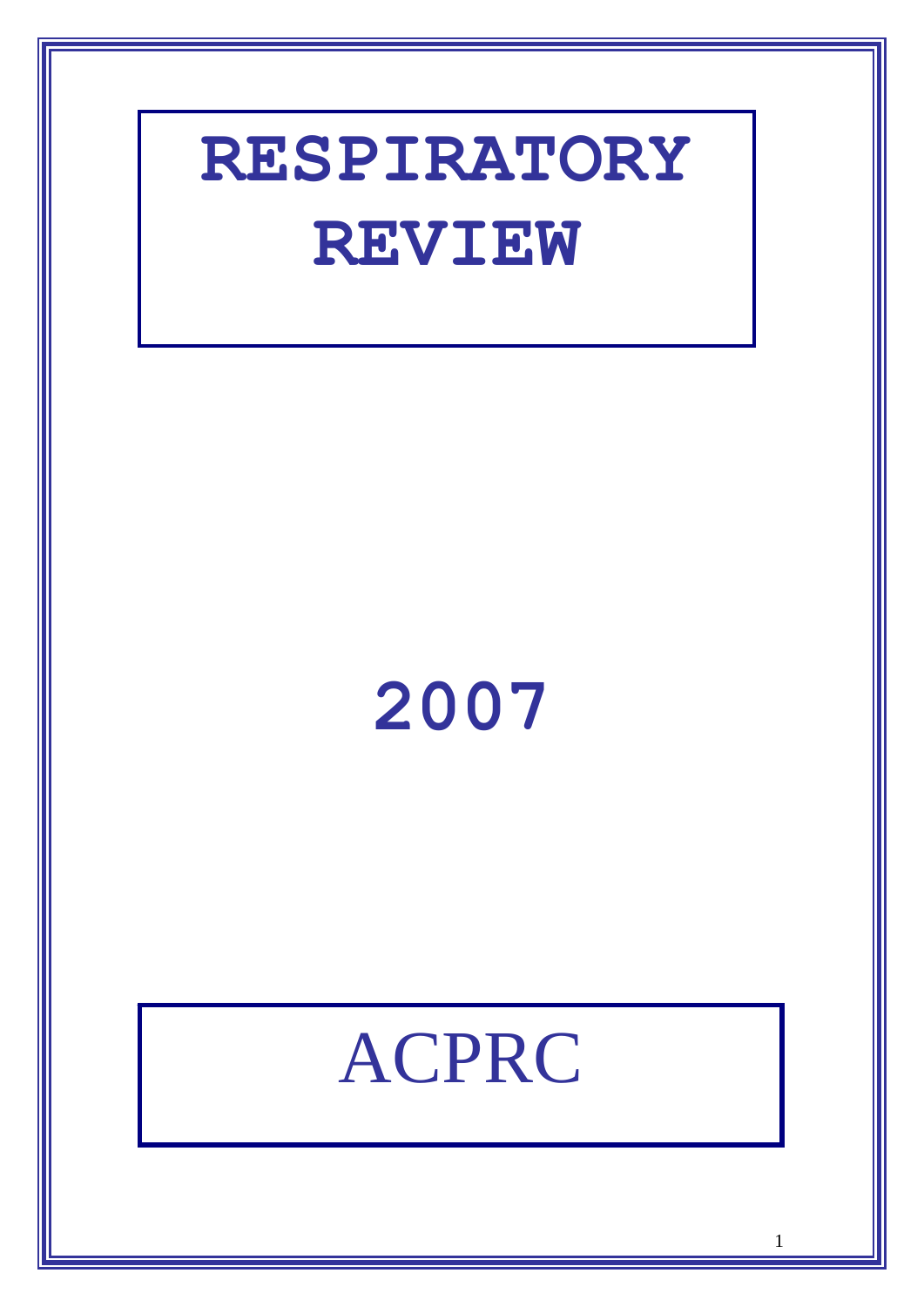# **Editorial**

Welcome to the 2007 Respiratory Review. I would like to say a huge 'thank you' to all the reviewers who worked so hard to bring you this edition of the review. I hope you find it a useful resource.

> Ann Owen Respiratory Review Editor

### **Reviewers**

Brenda O'Neill (B O'N) Claire Hine (CH) Clive Liles (CL) Fidelma Moran (FM) Jane Toms (JT) Jennifer Pryor (JP) Lizzie Flude (LF) Lyndsay Abbunassir (LA) Nicki Garner (NG) Pamela Vaughan (PV) Robyn Stiger (RS)

# **Journals and Reviewers**

American Journal of Critical Care Medicine (LA) Anaesthesia (CL) Archives Physical Medicine and Rehabilitation (B O'N) Australian Journal of Physiotherapy (LF) BMJ (LF) British Journal of Anaesthesia (JB) Chest (LF) Heart and Lung (CH) Intensive Care Medicine (RS) Journal of Advanced Nursing (JT) Journal of the ACPRC (CL) Journal of Cardiopulmonary Rehabilitation (CH) Journal of Critical Care (LA) New Zealand Journal of Physiotherapy (JP) Physical Therapy reviews (B O'N) Physiotherapy Canada (FM) Respiration (CL) Respiratory Medicine (PV) Thorax (PV)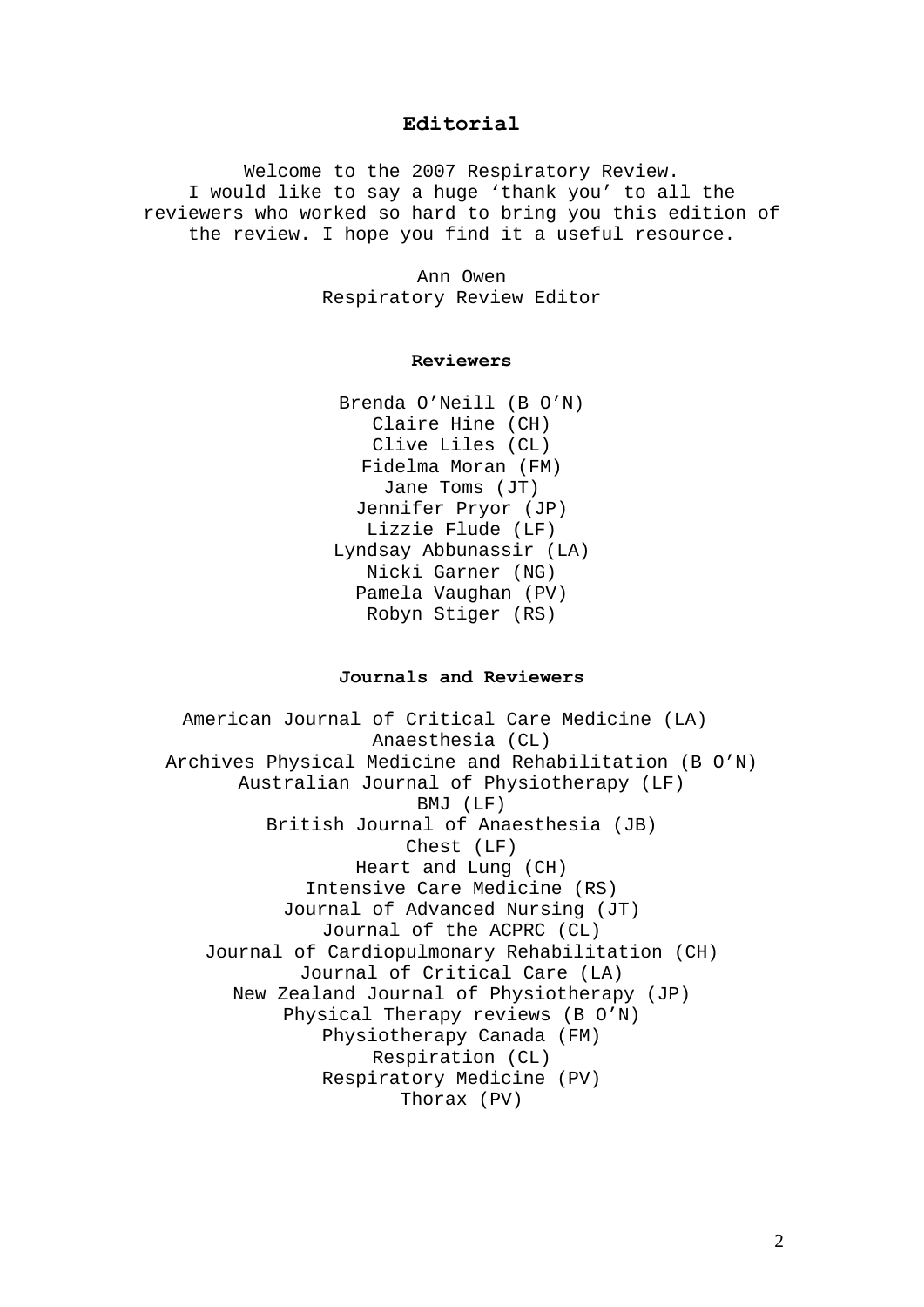## **Acute Lung Injury and ARDS**

Bruijn M, van der Aa LB, van Rijn RR, Bos AP, van Woensel JBM. **High incidence of acute lung injury in children with Down syndrome.**  *Intensive Care Medicine* 2007; 33(12): 2179-2182.

DeMello D, Kierol-Andrews L and Scalise P **[Severe sepsis and acute](http://proquest.umi.com/pqdweb?index=22&did=1269068481&SrchMode=3&sid=1&Fmt=3&VInst=PROD&VType=PQD&RQT=309&VName=PQD&TS=1206907961&clientId=64919&aid=1)  [respiratory distress syndrome](http://proquest.umi.com/pqdweb?index=22&did=1269068481&SrchMode=3&sid=1&Fmt=3&VInst=PROD&VType=PQD&RQT=309&VName=PQD&TS=1206907961&clientId=64919&aid=1)  [from community-acquired](http://proquest.umi.com/pqdweb?index=22&did=1269068481&SrchMode=3&sid=1&Fmt=3&VInst=PROD&VType=PQD&RQT=309&VName=PQD&TS=1206907961&clientId=64919&aid=1)  [legionella pneumonia: Case](http://proquest.umi.com/pqdweb?index=22&did=1269068481&SrchMode=3&sid=1&Fmt=3&VInst=PROD&VType=PQD&RQT=309&VName=PQD&TS=1206907961&clientId=64919&aid=1)  [report](http://proquest.umi.com/pqdweb?index=22&did=1269068481&SrchMode=3&sid=1&Fmt=3&VInst=PROD&VType=PQD&RQT=309&VName=PQD&TS=1206907961&clientId=64919&aid=1)** *[American Journal of Critical](http://proquest.umi.com/pqdweb?RQT=318&pmid=36637&TS=1206899869&clientId=64919&VInst=PROD&VName=PQD&VType=PQD)  [Care](http://proquest.umi.com/pqdweb?RQT=318&pmid=36637&TS=1206899869&clientId=64919&VInst=PROD&VName=PQD&VType=PQD)* 2007; 16(3): 320-323

Gattinoni L, Caironi P **Refining ventilatory treatment for acute lung injury and acute respiratory distress syndrome**  *JAMA* 2007; 299(6): 691-693

Jardin F, Vieillard-Baron A. **Is there a safe plateau pressure in ARDS? The right heart only knows.**  *Intensive Care Medicine* 2007; 33(3): 444-447.

Leaver S, Evans T **Acute respiratory distress syndrome** *BMJ* Aug 2007; 335: 389 - 394

Needham D, Wang, Weiwei, Desai, Sanjay, Mendez-Tellez, Pedro, Dennison, Cheryl, Sevransky J, Shanholtz C, Ciesla N, Spillman K and Pronovost Peter **Intensive care unit exposures for long-term outcomes research: Development and description of exposures for 150 patients with acute lung injury**  *Journal of Critical Care* 2007; 22(4): 275-284

Richard JC, Bregon F, Leiay V, Le Bars D, Costes N, Tourvielle C, Lavenne F, Devouassou-Shisheboran M, Gimenez G, Guerin C. **Effect of activated protein C on pulmonary blood flow and cytokine production in experimental acute lung injury.**  *Intensive Care Medicine* 2007; 33(12): 2199-2206.

Schuster DP. **The search for "objective" criteria of ARDS.**  *Intensive Care Medicine* 2007; 33(3): 400-402.

Tsangaris I, Galiatsou E, Koslanti E, Nakos G. **The effect of endogenous surfactant in patients with lung contusions and acute lung injury.**  *Intensive Care Medicine* 2007; 33(5): 851-855.

Young J **Acute respiratory distress syndrome in persons with tickbourne relapsing fever – three states, 2004 – 2005.**  *JAMA* 2007, 298(23); 2734-2736

## **Airway Management**

Paal P, Goedecke A V, Brugger H, Niederklapfer T, Lindner K H & Wenzel V **Head position for opening the upper airway**  *Anaesthesia* 2007; 62(3): 227- 230

Vaughan R **Training in airway management**  *Anaesthesia* 2007; 62(2): 190- 204.

## **Assessment**

McCormack J G & Kelly K P **Transcutaneous carbon dioxide monitoring**  *Anaesthesia* 2007; 62(8): 850- 852.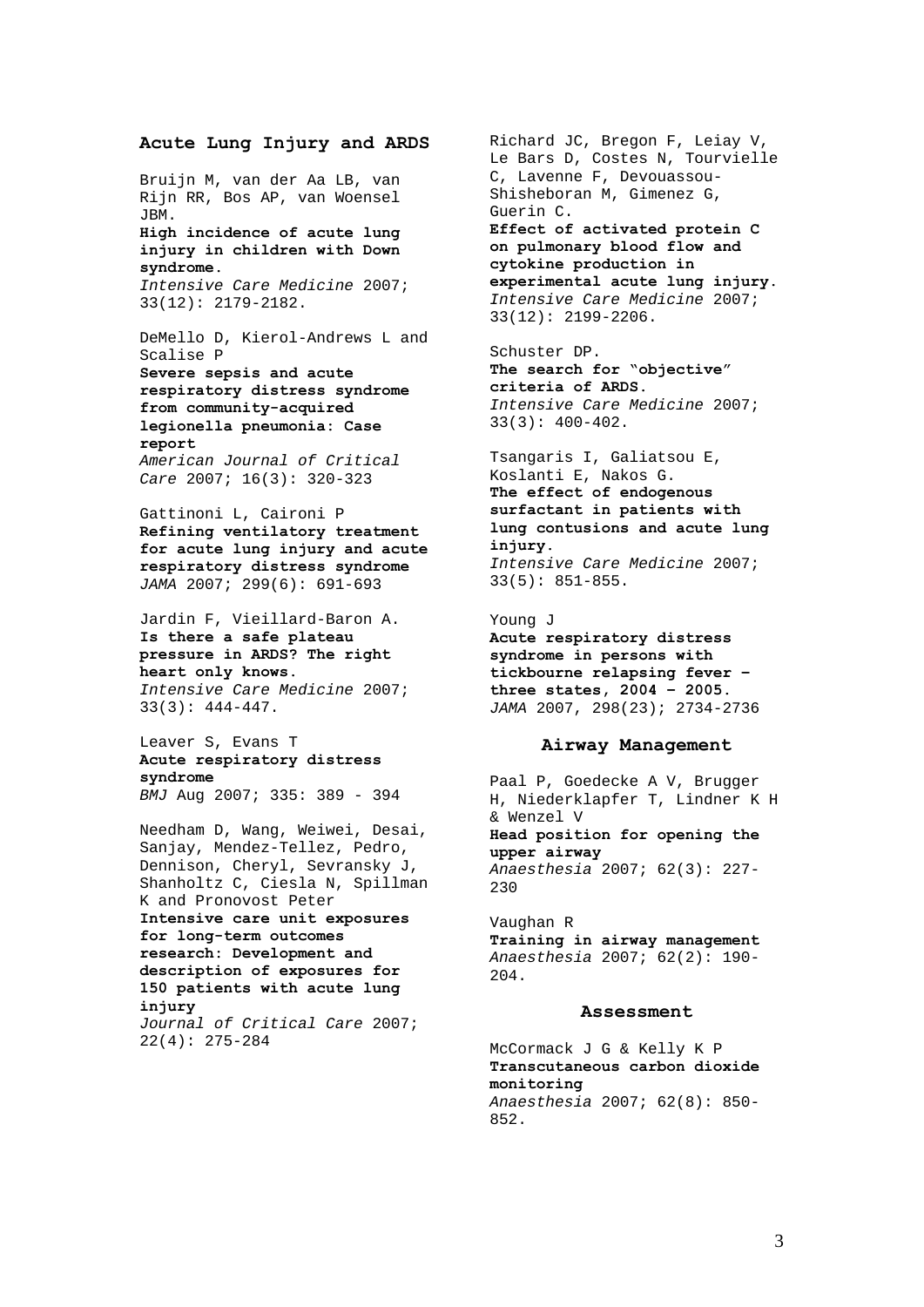Parker SM, Gibson GJ **Evaluation of a transcutaneous carbon dioxide monitor ("TOSCA") in adult patients in routine respiratory practice**  *Respiratory Medicine* 2007, 101(2): 261-264

Subbe CP, Gao H, Ha rrison DA. **Reproducibility of physiological track-and-trigger warning systems for identifying at-risk patients on the ward.**  *Intensive Care Medicine* 2007; 33(4): 619-624.

#### **Asthma**

Aldington Sarah, Beasley Richard **Asthma exacerbations 5: Assessment and management of severe asthma in adults in hospital** *Thorax* 2007; 62: 447-458.

Anderson H Ross, Gupta Ramvani, Strachan David P, Limb Elizabeth S **50 years of asthma: UK trends from 1955 to 2004** *Thorax* 2007; 62: 85-90.

Archea C, Yen IH, Chen H, Eisner MD, Katz PP, Masharani U, Yelin EH, Earnest G, Blanc **PD** 

**Negative life events and quality of life in adults with asthma**

*Thorax* 2007; 62: 139-146.

Breton Marie-Claude, LeLorier Jacques, Forget Amélie, Blais,Lucie **Use of combination therapy in asthma: Are they prescribed according to guidelines** *Respiratory Medicine* 2007, 101(9): 1916*-1923* 

Brown N, Salome CM, Berend N, Thorpe CW, King GG **Airway distensibility in adults with asthma and healthy adults, measured by forced oscillation technique.** 

*American Journal of Respiratory & Critical Care Medicine* 2007; 176(2): 129-137

Deshmukh Vandana M, Toelle Brett G, Usherwood Tim, O'Grady Brian, Jenkins Christine R **Anxiety, panic and adult asthma: A cognitive-behavioral perspective**  *Respiratory Medicine* 2007, 101(2): 194-202

Despina G. Contopoulos-Ioannidis, Ioanna N, Kouri, John P A & Ioannidis **Genetic Predisposition to Asthma and Atopy**  *Respiration* 2007; 74(1): 33-43.

Flood-Page P Swenson C Faiferman I Matthews J Williams M Brannick L Robinson D Wenzel S Busse W Hansel TT Barnes NC **A study to evaluate safety and efficacy of mepolizumab in patients with moderate persistent asthma.** 

*American Journal of Respiratory & Critical Care Medicine* 2007; 176(11): 1062-1071

Goodwin RD Fischer ME Goldberg J

## **A twin study of post-traumatic stress disorder symptoms and asthma**

*American Journal of Respiratory & Critical Care Medicine* 2007; 176(10): 983-987

Halimi Laurence, Vachier Isabelle, Varrin Muriel, Godard Philippe, Pithon Gérard, Pascal Chanez **Interference of psychological factors in difficult-to-control asthma** *Respiratory Medicine* 2007,

Kariyawasam HH Aizen M Barkans J Robinson DS Kay AB **Remodeling and airway hyperresponsiveness but not cellular inflammation persist after allergen challenge in** 

101(1): 154-161

**asthma.**  *American Journal of Respiratory & Critical Care Medicine* 2007; 175(9): 896-904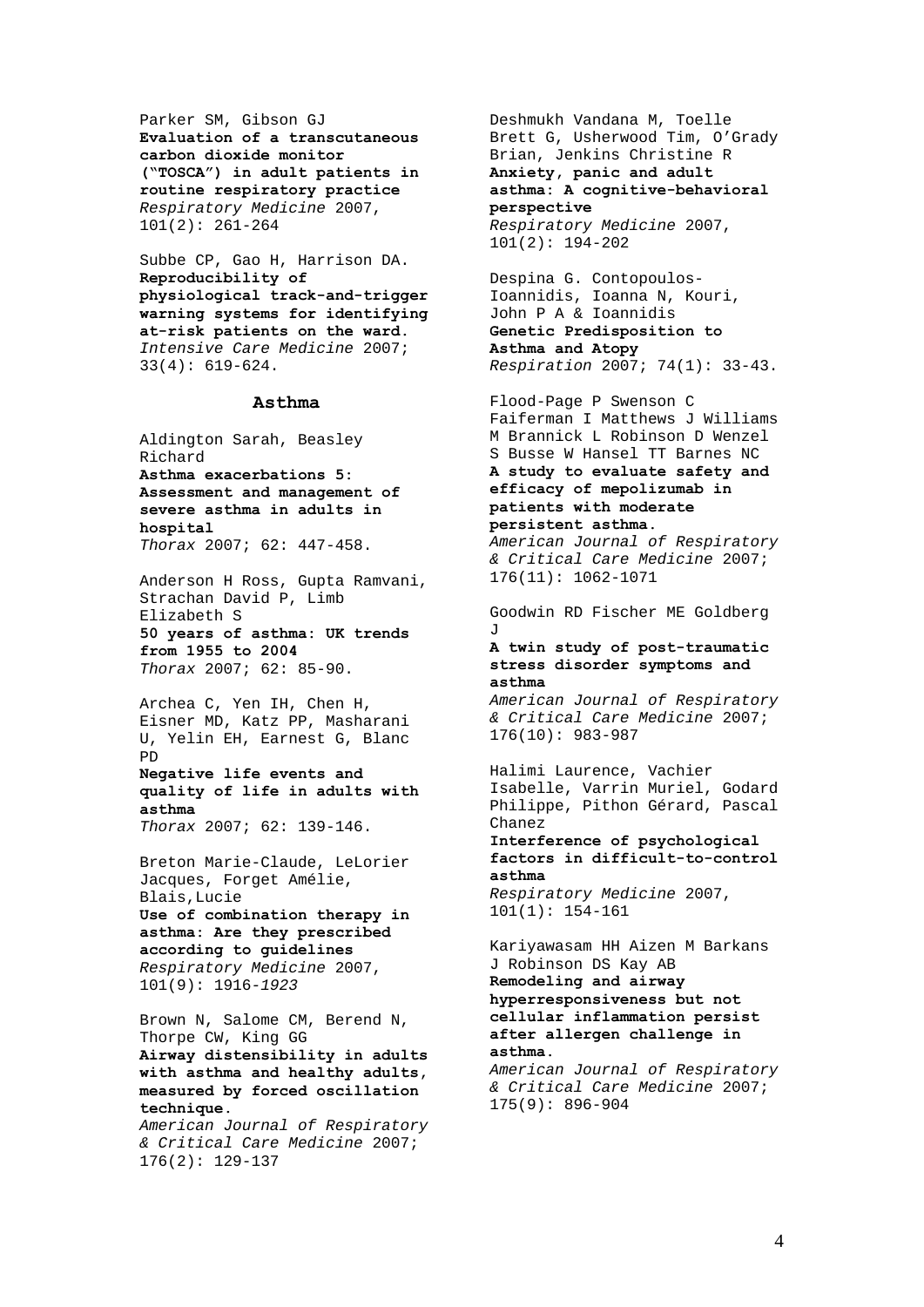Kuehn B. **Asthma linked to psychiatric disorders.** *JAMA* January 2007; 299(2): 158- 160 Kuehn BM **New asthma guidelines released.** 

*JAMA* 2007; 298(13); 1503-1504

Leaver SK, Evans TW, Mayor S. **Breathing and relaxation technique cut asthma symptoms by one third** *BMJ* Jul 2007; 335

Lurie Alain, Marsala Christophe, Hartley Sarah, Bouchon-Meunier Bernadette, Dusser Daniel **Patients' perception of asthma severity**  *Respiratory Medicine* 2007, 101(10): 2145*-2152*

Miller Mary K, Lee June H, Miller Dave P, Wenzel Sally E **Recent asthma exacerbations: A key predictor of future exacerbations** *Respiratory Medicine* 2007, 101(3): 481-489

Nannini LJ, Zaietta GA, Guerrera AJ, Varela JA, Fernández OM, Flores DM **Breath-holding test in subjects with near-fatal asthma. A new index for dyspnoea perception**  *Respiratory Medicine* 2007, 101(2): 246-253

Oga Toru, Nishimura Koichi, Tsukino Mitsuhiro, Sato Susumu, Hajiro Takashi, Mishima Michiaki **Analysis of longitudinal changes in the psychological status of patients with asthma** *Respiratory Medicine* 2007, 101(10): 2133*-2138* 

Patterson Robert N, Johnston Brian T, Ardill Joy E S, Heaney Liam G, McGarvey Lorcan P A **Increased tachykinin levels in induced sputum from asthmatic and cough patients with acid reflux** *Thorax* 2007; 62: 491-495.

Pavord Ian D **Non-eosinophilic asthma and the innate immune response** *Thorax* 2007; 62: 193-194.

Pavord ID Cox G Thomson NC Rubin AS Corris PA Niven RM Chung KF Laviolette M **Safety and efficacy of bronchial thermoplasty in symptomatic, severe asthma.** *American Journal of Respiratory & Critical Care Medicine* 2007, 176(12); 1185-1191

Pearson Mike G **Breathing exercises for asthma: panacea or placebo?** *Thorax* 2007; 62: 1033-1034.

Pinnock H, Shah R **Asthma** *BMJ,* Apr 2007; 334: 847 - 850

Rachiotis George, Savani Rashna, Brant Andrew, MacNeill Stephanie J, Taylor Anthony N, Cullinan Paul **Outcome of occupational asthma after cessation of exposure: a systematic review** *Thorax* 2007; 62: 147-152.

Shaw DE, Berry MA, Thomas M, Green RH, Brightling CE, Wardlaw AJ, Pavord ID **The use of exhaled nitric oxide to guide asthma management: a randomized controlled trial.**  *American Journal of Respiratory & Critical Care Medicine* 2007; 176(3): 231-237

Simpson Jodie L, Grissell Terry V, Douwes Jeroen, Scott Rodney J, Boyle Michael J, Gibson Peter G **Innate immune activation in neutrophilic asthma and bronchiectasis** *Thorax* 2007; 62: 211-218.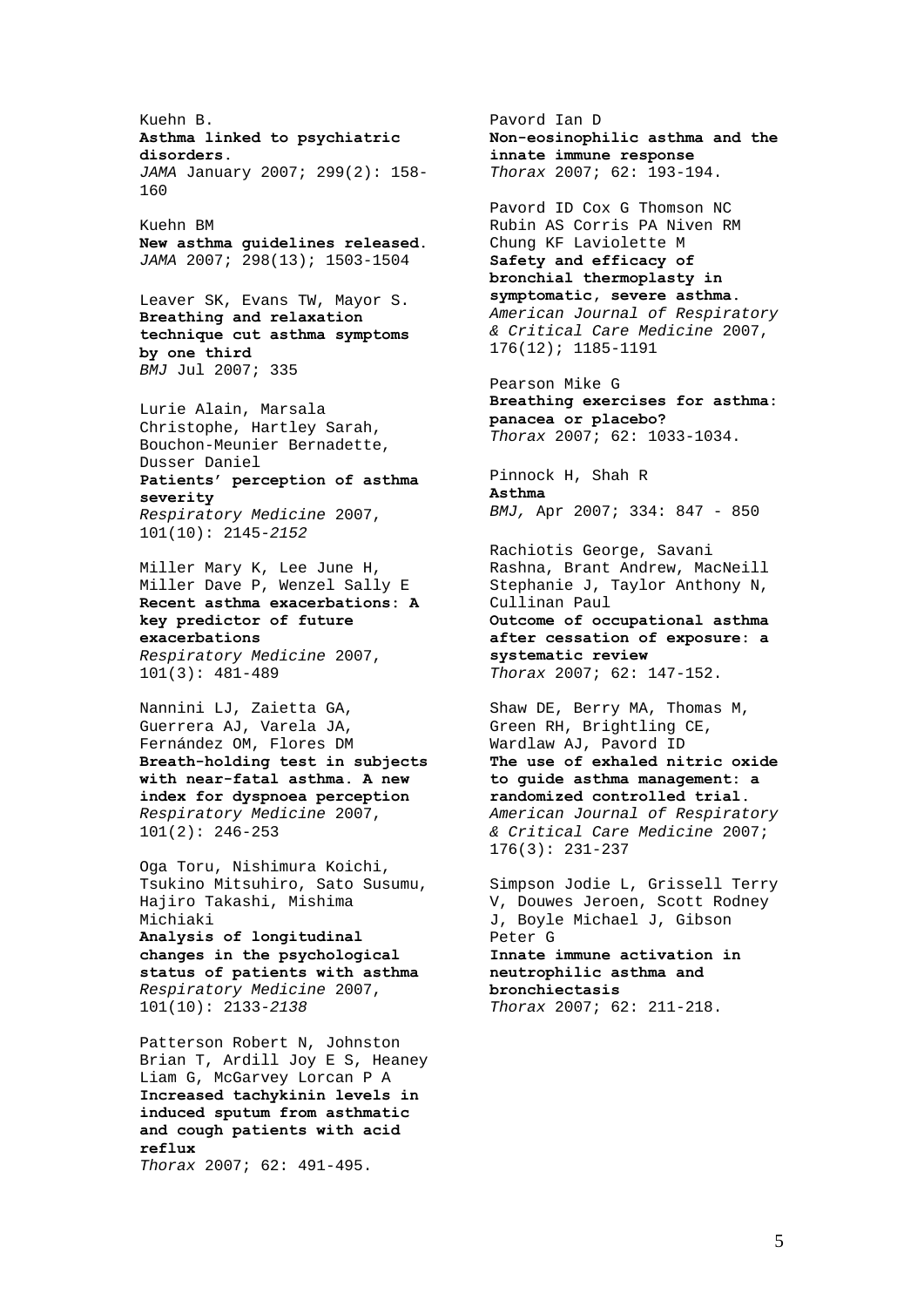Slats AM, Janssen K, van Schadewijk A, van der Plas DT, Schot R, van den Aardweg JG, de Jongste JC, Hiemstra PS, Mauad T, Rabe KF, Sterk PJ. **Bronchial inflammation and airway responses to deep inspiration in asthma and chronic obstructive pulmonary disease.**  *American Journal of Respiratory & Critical Care Medicine* 2007; 176(2): 121-128 Sockrider M, Garvey C, Haggerty M, Fahy B, Lareau S

**Asthma and exercise for children and adults.**  *American Journal of Respiratory & Critical Care Medicine* 2007; 175(11): 10-11

Thompson NC

**Smokers with asthma: what are the management options?**  *American Journal of Respiratory & Critical Care Medicine* 2007; 175(8): 749-750

Tsoumakidou M, Elston W, Zhu J, Wang Z, Gamble E, Siafakas NM, Barnes NC, Jeffery PK. **Cigarette smoking alters bronchial mucosal immunity in asthma.**  *American Journal of Respiratory & Critical Care Medicine* 2007;

175(9): 919-925

Watson Louise, Turk Florian, James Philip, Holgate Stephen T **Factors associated with mortality after an asthma admission: A national United Kingdom database analysis**  *Respiratory Medicine* 2007, 101(8): 1659*-1664* 

Wright RJ **Further evidence that the wealthier are healthier: negative life events and asthma-specific quality of life** *Thorax* 2007; 62: 106-108.

Yorke Janelle, Fleming Sharon L, Shuldham Caroline **Psychological interventions for adults with asthma: A systematic review** *Respiratory Medicine* 2007,  $101(1): 1-14.$ 

## **Bronchiectasis**

Elborn JS, Bell SC **Pulmonary exacerbations in cystic fibrosis and bronchiectasis** *Thorax* 2007; 62: 288-290.

Foley Susan C, Hopkins Natalie O, Fitzgerald Muiris X, Donnelly Seamas C, McLoughlin Paul **Airway nitric oxide output is** 

**reduced in bronchiectasis**  *Respiratory Medicine* 2007, 101(7): 1549*-1555* 

King Paul T, Holdsworth Stephen R, Freezer Nicholas J, Villanueva Elmer, Holmes Peter W

**Microbiologic follow-up study in adult bronchiectasis**  *Respiratory Medicine* 2007, 101(8): 1633*-1638* 

Martínez-García MA, Perpiñá-Tordera M, Soler-Cataluña JJ, Román-Sánchez P, Lloris-Bayo A, González-Molina A **Dissociation of lung function, dyspnoea ratings and pulmonary extension in bronchiectasis**  *Respiratory Medicine* 2007,

101(11): 2248*-2253* 

Onen Zeynep P, Gulbay Banu E, Sen Elif, Yildiz Öznur A, Saryal Sevgi, Acican Turan, Karabiyikoglu Gülseren **Analysis of the factors related to mortality in patients with bronchiectasis** *Respiratory Medicine* 2007, 101(7): 1390*-1397*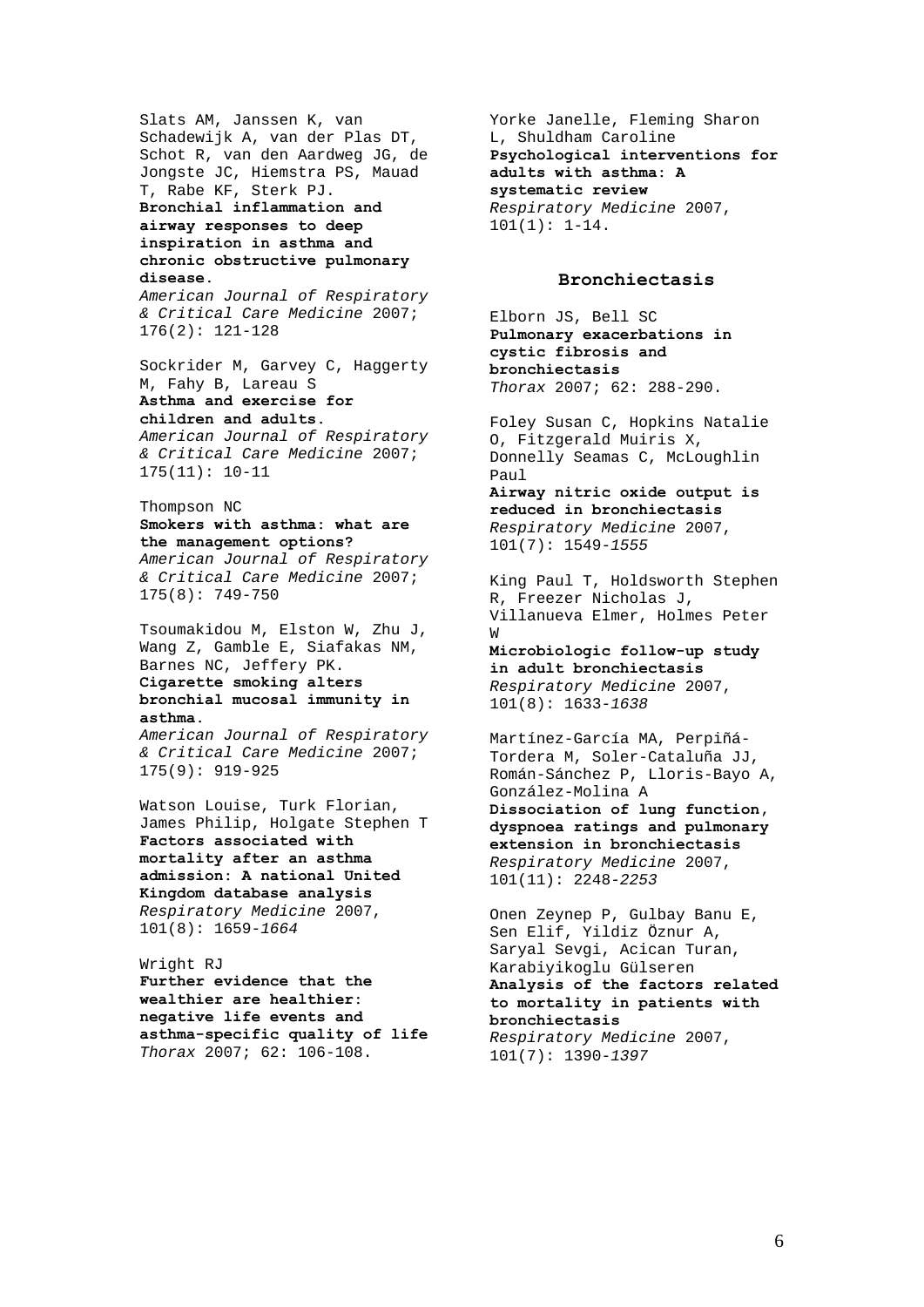Parr DG, Guest PG, Reynolds JH, Dowson LJ, Stockley RA **Prevalence and impact of bronchiectasis in alpha1 antitrypsin deficiency.**  *American Journal of Respiratory & Critical Care Medicine* 2007; 176(12): 1215-1221

Shoemark A, Ozerovitch L,Wilson R **Aetiology in adult patients** 

**with bronchiectasis**  *Respiratory Medicine* 2007, 101(6): 1163-1170

Simpson Jodie L, Grissell Terry V, Douwes Jeroen, Scott Rodney J, Boyle Michael J, Gibson Peter G **Innate immune activation in neutrophilic asthma and bronchiectasis**

*Thorax* 2007; 62: 211-218.

### **Cardiac Rehabilitation**

Ades P

**Individualized Preventive Care in Cardiac Rehabilitation: Adapted from AACVPR Award of Excellence Lecture, Charleston, WVa, October, 2006.** *Journal of Cardiopulmonary Rehabilitation & Prevention* 2007, 27(3): 130-134

Balady G, Williams M, Ades P, Bittner V, Comoss P, Foody J, Franklin B, Sanderson B, Southard D **Core Components of Cardiac Rehabilitation/Secondary Prevention Programs: 2007 Update: A Scientific Statement From the American Heart Association Exercise, Cardiac Rehabilitation, and Prevention Committee, the Council on Clinical Cardiology; the Councils on Cardiovascular Nursing, Epidemiology and Prevention, and Nutrition, Physical Activity, and Metabolism; and the American Association of Cardiovascular and Pulmonary Rehabilitation.** *Journal of Cardiopulmonary Rehabilitation & Prevention* 2007, 27(3): 121-129

#### Bartlo P

**Evidence-Based Application of Aerobic and Resistance Training in Patients with Congestive Heart Failure.**

*Journal of Cardiopulmonary Rehabilitation & Prevention* 2007, 27(6): 368-375

Gupta R, Sanderson B, Bittner V **Outcomes at One-Year Follow-up of Women and Men With Coronary Artery Disease Discharged From Cardiac Rehabilitation: What benefits are maintained?**  *Journal of cardiopulmonary rehabilitation and prevention* 2007; 27(1): 11-18

Hagan N, Botti M, Watts R **Financial, family and social factors impacting on cardiac rehabilitation attendance**  *Heart & Lung. The Journal of Acute and Critical Care* 2007, 36(2); 105-113

Hansen D, Dendale P, Berger J, Meeusen R. **The Importance of an Exercise Testing Protocol for Detecting Changes of Peak Oxygen Uptake in Cardiac Rehabilitation.**

*Archives of Physical Medicine and Rehabilitation* 2007; 88(11) 1716-1719

Mroszczyk-McDonald A, Savage P, Ades P

**Handgrip Strength in Cardiac Rehabilitation: Normative values, interaction with physical function and response to training.** *Journal of Cardiopulmonary Rehabilitation & Prevention* 2007 27(5): 298-302

### **Cardiology**

Ahmad S and Seely A **Cardiopulmonary variability during staged incremental exercise using a novel continuous individualized multiorgan variability analysis system**  *Journal of Critical Care* 2007; 22(4): 338-339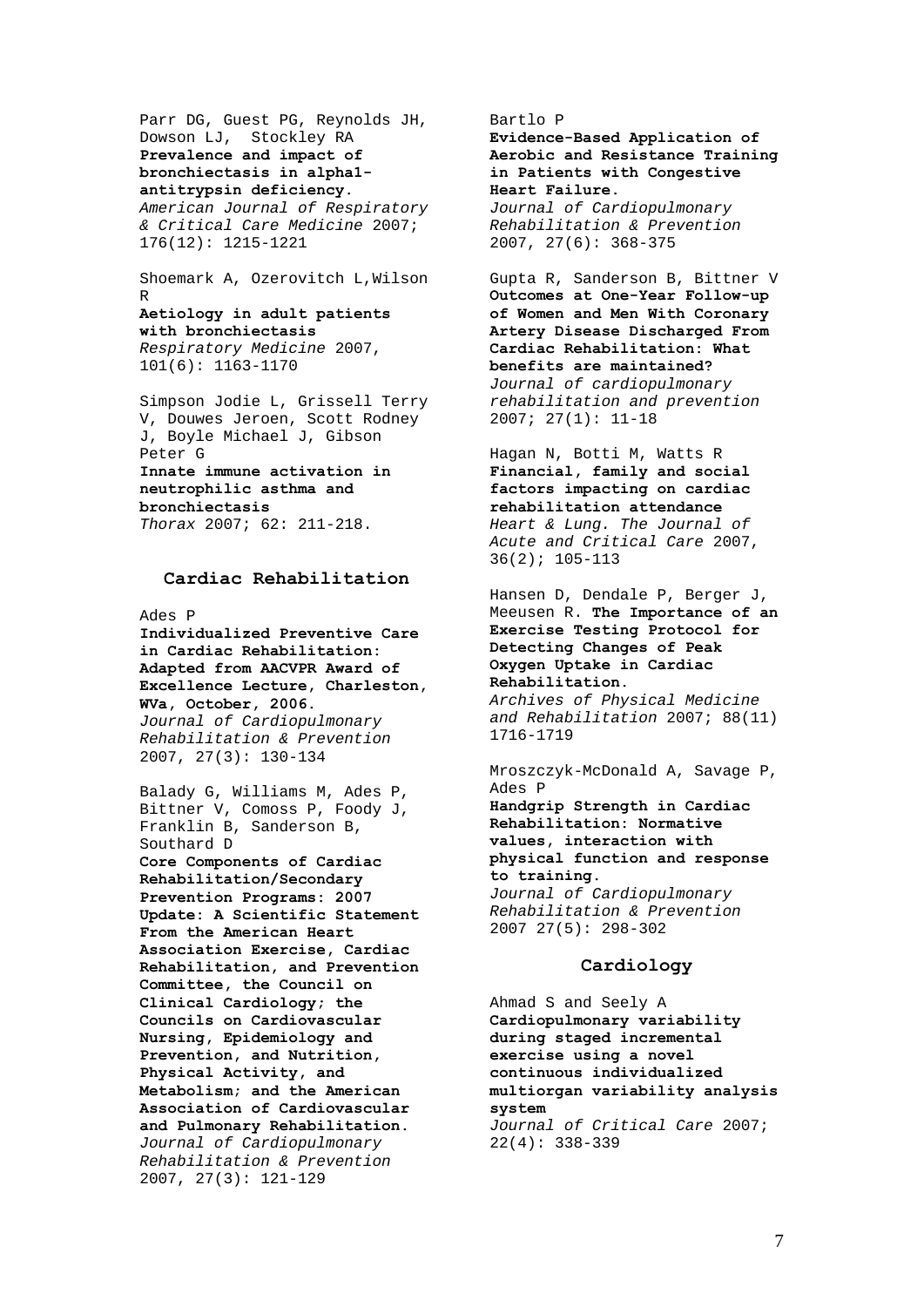```
Edwardson S 
Patient education in heart 
failure 
Heart & Lung. The Journal of 
Acute and Critical Care 2007, 
36(4); 244-252
```
Heo S, Moser D, Lennie T, Zambroski C, Chung M **A comparison of health-related quality of life between older adults with heart failure and healthy older adults**  *Heart & Lung. The Journal of Acute and Critical Care* 2007, 36(1); 16-24

McDermott MM **The international pandemic of chronic cardiovascular disease.**  *JAMA* 2007; 297(11):1253-1255

## Moser D

**"The rust of life": Impact of anxiety on critically, acutely and chronically ill cardiac patients.** 2007; 16(3): 212

Savage P, Toth M, Ades P **A Re-examination of the Metabolic Equivalent Concept in Individuals with Coronary Heart Disease.**

*Journal of Cardiopulmonary Rehabilitation & Prevention* 2007, 27(3):143-148

Suissa S, Gerard W, Gerard J, Go AS, Yang J, Gurwitz JH **Statin use and risks for death and hospitalization in chronic heart failure**  *JAMA* 2007; 297(10): 1057-1058

Taylor-Pilia R, Haskell W, Iribarren C, Norton L, Mahbouba M, Fair J, Hlatky M, Go A, Fortmann S

**Clinical Utility of the Stanford Brief Activity Survey in Men and Women With Early-Onset Coronary Artery Disease.** *Journal of Cardiopulmonary Rehabilitation & Prevention* 2007, 27(4): 227-232,

Van der Wal M, Jaarsma T, Moser D, van Gilst W, van Veldhuisen D

## **Unravelling the mechanisms for heart failure patients beliefs about compliance**

*Heart & Lung. The Journal of Acute and Critical Care* 2007, 36(4); 253-261

## **Cardiothoracic Surgery**

Heimrath O, Buth K, Legare **Long-term outcomes in patients requiring stay of more than 48 hours in the intensive care unit following coronary bypass surgery**  *Journal of Critical Care* 2007; 22(2): 153-158

Jalowiec A, Grady K, White-Williams C **Functional Status One Year** 

**After Heart Transplant.** *Journal of Cardiopulmonary Rehabilitation & Prevention* 2007, 27(1): 24-32

Lama VN, Murray S, Lonigro RJ, Toews GB, Chang A, Lau C, Flint A, Chan KM, Martinez FJ **Course of FEV1 after onset of bronchiolitis obliterans syndrome in lung transplant recipients.** 

*American Journal of Respiratory & Critical Care Medicine* 2007; 175(11): 1192-1198

### LaPier T

**Functional status of patients during subacute recovery from coronary artery bypass surgery**  *Heart & Lung. The Journal of Acute and Critical Care* 2007, 36(2); 114-124

Lorsomradee S, Lorsomradee S R, Cromheecke S & DeHert S G **Continuous cardiac output measurement: arterial pressure analysis versus thermodilution technique during cardiac surgery with cardiopulmonary bypass** *Anaesthesia* 2007; 62(10): 979-

983.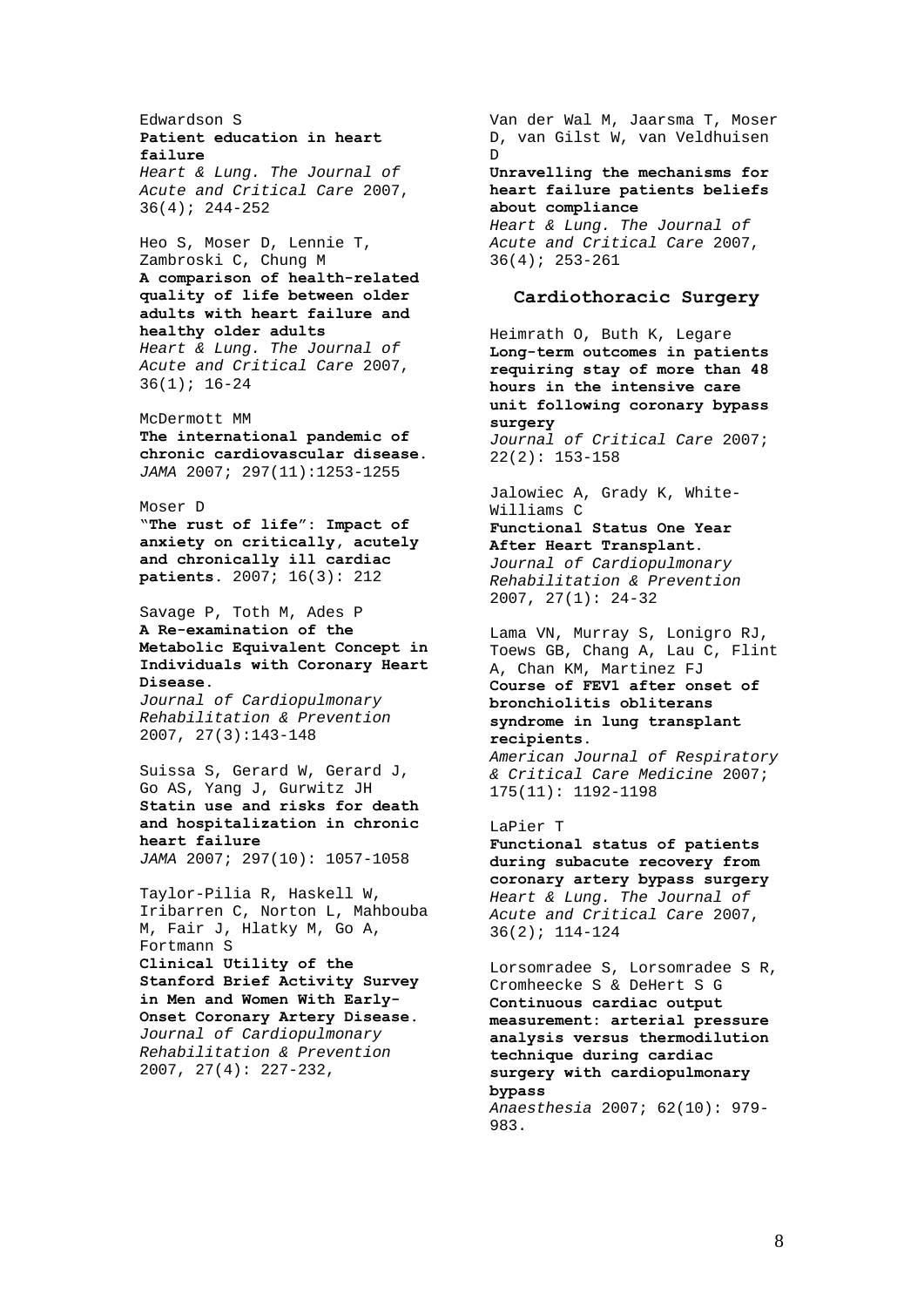## Martin A C **Current physiotherapy practice for post-operative cardiac patients**  *Journal of the Association of Chartered Physiotherapists in Respiratory Care* 2007; 39: 27- 31.

Miller C, Zimmerman L, Barnason S, Nieveen J **Impact of an early recovery management intervention on functioning in postoperative coronary artery bypass patients with diabetes**  *Heart & Lung. The Journal of* 

*Acute and Critical Care* 2007, 36(6); 418-430

Saito H, Minamiya Y, Kawai H, Motoyama S, Katayose Y, Kimura K, Saito R & Ogawa J I **Estimation of pulmonary oxygen consumption in the early postoperative period after thoracic surgery**  *Anaesthesia* 2007; 62(7): 648- 653.

Treat-Jackson D, Lindquist R **Exercise, quality of life and symptoms in men and women five to six years after coronary artery bypass graft surgery**  *Heart & Lung. The Journal of Acute and Critical Care* 2007, 36(6); 387-397

## **Communication**

Capell J **Communicating with your clients: are you as "culturally sensitive" as you think?**  *Physiotherapy Canada* 2007; 59 (3): 184-193.

Harris SR **Listening to patients voices: what can we learn?**  *Physiotherapy Canada* 2007; 59  $(1): 39-47.$ 

# **Continuing Professional Development**

Hadfield I, Murdoch G, Smithers J, Vaioleti L

**Is a professional portfolio, as a record of continued professional development, the most effective method to assess a physiotherapist's competence?**  *New Zealand Journal Physiotherapy* 2007; 35(2): 72- 83

### **COPD**

Agustà A **Physical activity and chronic obstructive pulmonary disease.**  *American Journal of Respiratory & Critical Care Medicine* 2007; 177(7); 675-676

Al-Showair Raid AM, Tarsin Walid Y, Assi Khaled H, Pearson Stanley B, Chrystyn Henry **Can all patients with COPD use the correct inhalation flow with all inhalers and does training help?** *Respiratory Medicine* 2007, 101(11): 2395*-2401* 

Ambrosino Nicolino , Simonds Anita

**The clinical management in extremely severe COPD** *Respiratory Medicine* 2007, 101(8): 1613*-1624*

Bianchi Roberto, Gigliotti Francesco, Romagnoli Isabella, Lanini Barbara, Castellani Carla, Binazzi Barbara, Stendardi Loredana, Grazzini Michela, Scano Giorgio **Patterns of chest wall kinematics during volitional pursed-lip breathing in COPD at rest**

*Respiratory Medicine* 2007, 101(7): *1412-1418* 

British Thoracic Society Guideline Development Group **Intermediate care—Hospital-at-Home in chronic obstructive pulmonary disease: British Thoracic Society guideline** *Thorax* 2007; 62: 200-210.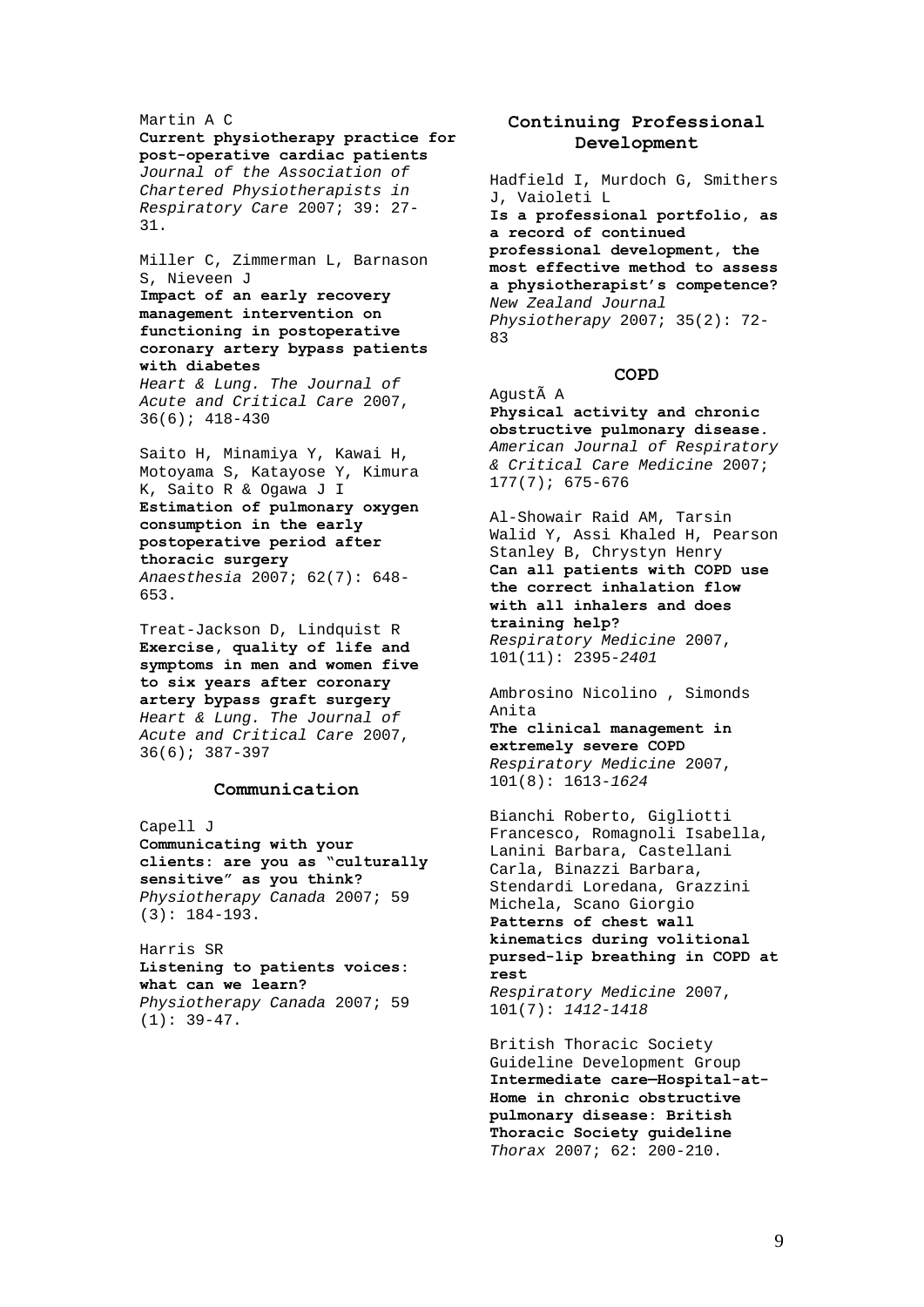Brusasco V, Crimi E, Pellegrino **Airway inflammation in COPD: friend or foe?**  *American Journal of Respiratory & Critical Care Medicine* 2007; 176(5):425-426 Carlin B **Chronic Obstructive Pulmonary Disease: "Learn more, breathe better".**  *Journal of Cardiopulmonary Rehabilitation &* Prevention 2007 27 (5): 311-313 Castagna O, Boussuges A, Vallier JM, Prefaut C, Brisswalter J **Is impairment similar between arm and leg cranking exercise in COPD patients?** *Respiratory Medicine* 2007, 101(3): 547-553 Chiche JD, Angus DC **Education key to treating airway disease: focus on inhaler users, rescue workers, athletes.**  *JAMA 2007, 298(22); 2601-2603*  Criner GJ, Scharf SM, Falk JA, Gaughan JP, Sternberg A, Patel NB, Fessler HE, Minai OA, Fishman AP **Effect of lung volume reduction surgery on resting pulmonary hemodynamics in severe emphysema.**  *American Journal of Respiratory & Critical Care Medicine* 2007;  $176(3): 253-260$ Cukier Alberto, Ferreira Claudia AS, Stelmach Rafael, Ribeiro Marcos, Cortopassi Felipe, Calverley Peter M.A. **The effect of bronchodilators and oxygen alone and in combination on self-paced exercise performance in stable COPD** *Respiratory Medicine* 2007, 101(4): 746-753

R

Dal Corso Simone, Nápolis Lara, Malaguti Carla, Gimenes Ana C, Albuquerque André, Nogueira Cristiano R, De Fuccio Marcelo B, Pereira Roberto DB, Bulle Acari, McFarlane Niall, Nery Luiz E, Neder J. Alberto **Skeletal muscle structure and function in response to electrical stimulation in moderately impaired COPD patients** *Respiratory Medicine* 2007, 101(6): 1236-124 Davis A, Figueredo A, Fahy B, Rawiworrakul T **Reliability and validity of the** 

**exercise self-regulatory efficacy scale for individuals with chronic obstructive pulmonary disease**  *Heart & Lung. The Journal of Acute and Critical Care* 2007  $36(3)$ ; 205 – 216

Donesky-Cuenco D, Janson S, Neuhaus J, Neilands T, Carrieri-Kohlman V **Adherence to a home walking prescription in patients with chronic obstructive pulmonary disease**  *Heart & Lung. The Journal of* 

*Acute and Critical Care* 2007, 36(5); 348 -363

Drummond MB, Wise RA **Oxygen therapy in COPD: what do we know?**  *American Journal of Respiratory & Critical Care Medicine* 2007; 176(4): 321-322 Eisner MD **Indoor air, passive smoking, and COPD.**  *American Journal of Respiratory & Critical Care Medicine* 2007; 176(5): 426-427

Fabre C, Grosbois JM, Bart F, Borel B, Mucci P **At identical isowork rates, ageing influences cardiorespiratory adaptations in COPD out-patients** *Respiratory Medicine* 2007, 101(11): 2305*-2311*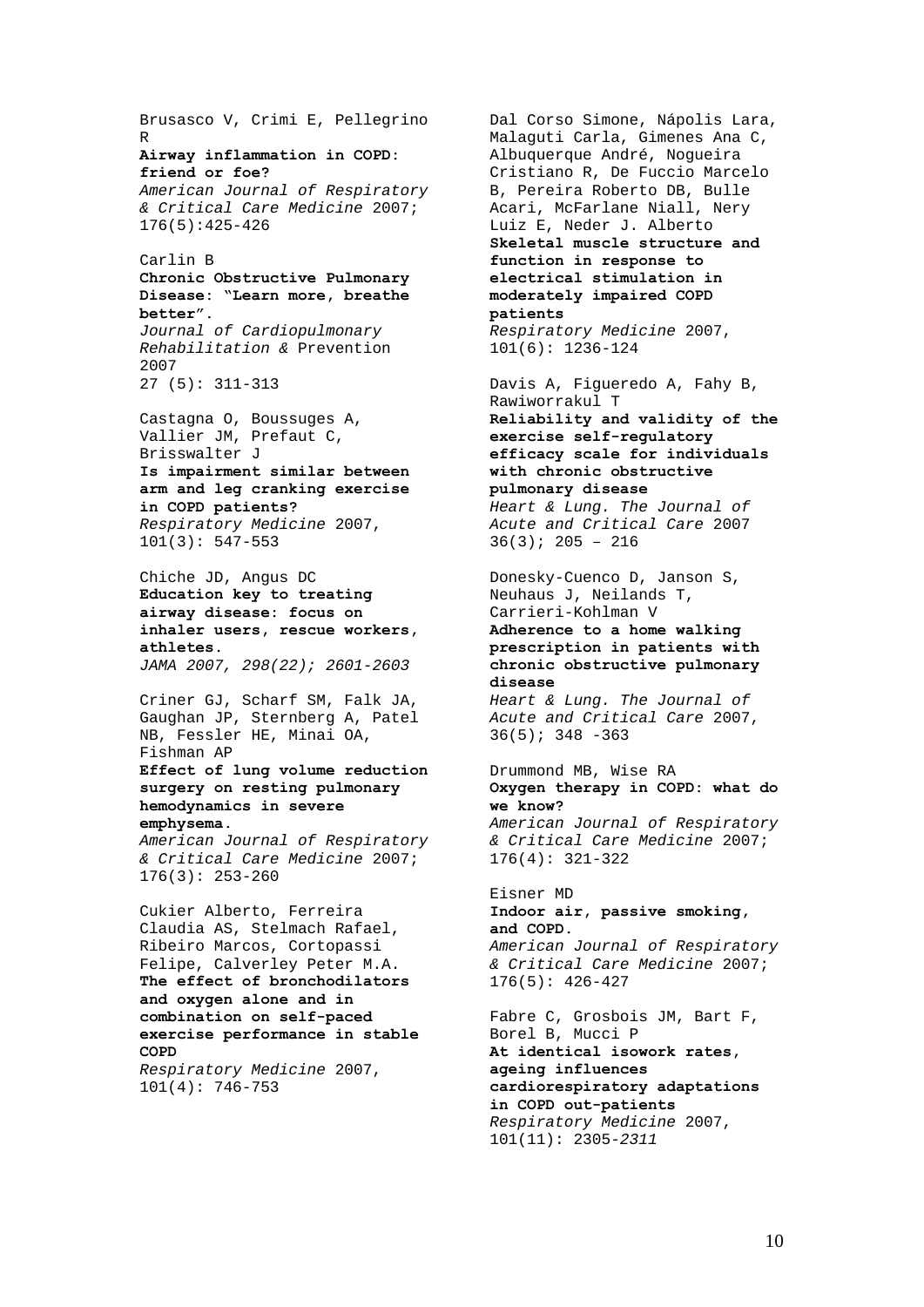Franklin Karl A, Gustafson Torbjörn, Ranstam Jonas, Ström Kerstin **Survival and future need of long-term oxygen therapy for chronic obstructive pulmonary disease—gender differences** *Respiratory Medicine* 2007, 101(7): 1506*-1511* 

Garcia-Aymerich Judith, Hernandez Carme, Alonso Albert, Casas Alejandro, Rodriguez-Roisin Robert, Anto Josep M, Roca Josep **Effects of an integrated care intervention on risk factors of COPD readmission** *Respiratory Medicine* 2007, 101(7): 1462*-1469* 

Gosker HR, Zeegers MP, Wouters EFM, Schols AMWJ **Muscle fibre type shifting in the vastus lateralis of patients with COPD is associated with disease severity: a systematic review and meta-analysis** *Thorax* 2007; 62: 944-949

Hallin Runa, Gudmundsson Gunnar, Ulrik Charlotte S, Nieminen Markku M, Gislason Thorarinn, Lindberg Eva, Brøndum Eva, Aine Tiina, Bakke Per, Janson Christer **Nutritional status and longterm mortality in hospitalised patients with chronic obstructive pulmonary disease (COPD)**

*Respiratory Medicine* 2007, 101(9): *1954-1960* 

Han MK, Postma D, Mannino DM, Giardino ND, Buist S, Curtis JL, Martinez FJ **Gender and chronic obstructive pulmonary disease: why it matters.** 

*American Journal of Respiratory & Critical Care Medicine* 2007; 176(12); 1179-1184

Hosker Harold, Anstey Katharine, Lowe Derek, Pearson Michael, Roberts C. Michael **Variability in the organization and management of hospital care for COPD exacerbations in the UK**

*Respiratory Medicine*  2007,101(4): 754-761

Hurst JR, Wedzicha JA **What is (and what is not) a COPD exacerbation: thoughts from the new GOLD guidelines** *Thorax* 2007; 62: 198-199.

Kinnunen Tuija, Säynäjäkangas Olli, Keistinen Timo **The COPD-induced hospitalization burden from first admission to death** *Respiratory Medicine* 2007, 101(2): 294-299

Luker KA, Chalmers KI, Caress A, Salmon MP. **Smoking cessation interventions in chronic obstructive pulmonary disease and the role of the family: a systematic literature review.**  *Journal of Advanced Nursing*, 2007; 59 (6): 559-68

Mannino DM, Buist AS, Vollmer WM **Chronic obstructive pulmonary** 

**disease in the older adult: what defines abnormal lung function?** *Thorax* 2007; 62: 237-241.

Mathur S, MacIntyre D, Forster B, Road J, Levy R, Reid D, **Preservation of Eccentric Torque of the Knee Extensors and Flexors in Patients With COPD.**

*Journal of Cardiopulmonary Rehabilitation & Prevention* 2007 27(6): 411-416.

Miravitlles Marc, de la Roza Cristian, Naberan Karlos, Lamban Maite, Gobartt Elena, Martin Antonio **Use of spirometry and patterns of prescribing in COPD in primary care**  *Respiratory Medicine* 2007, 101(8): 1753*-1760*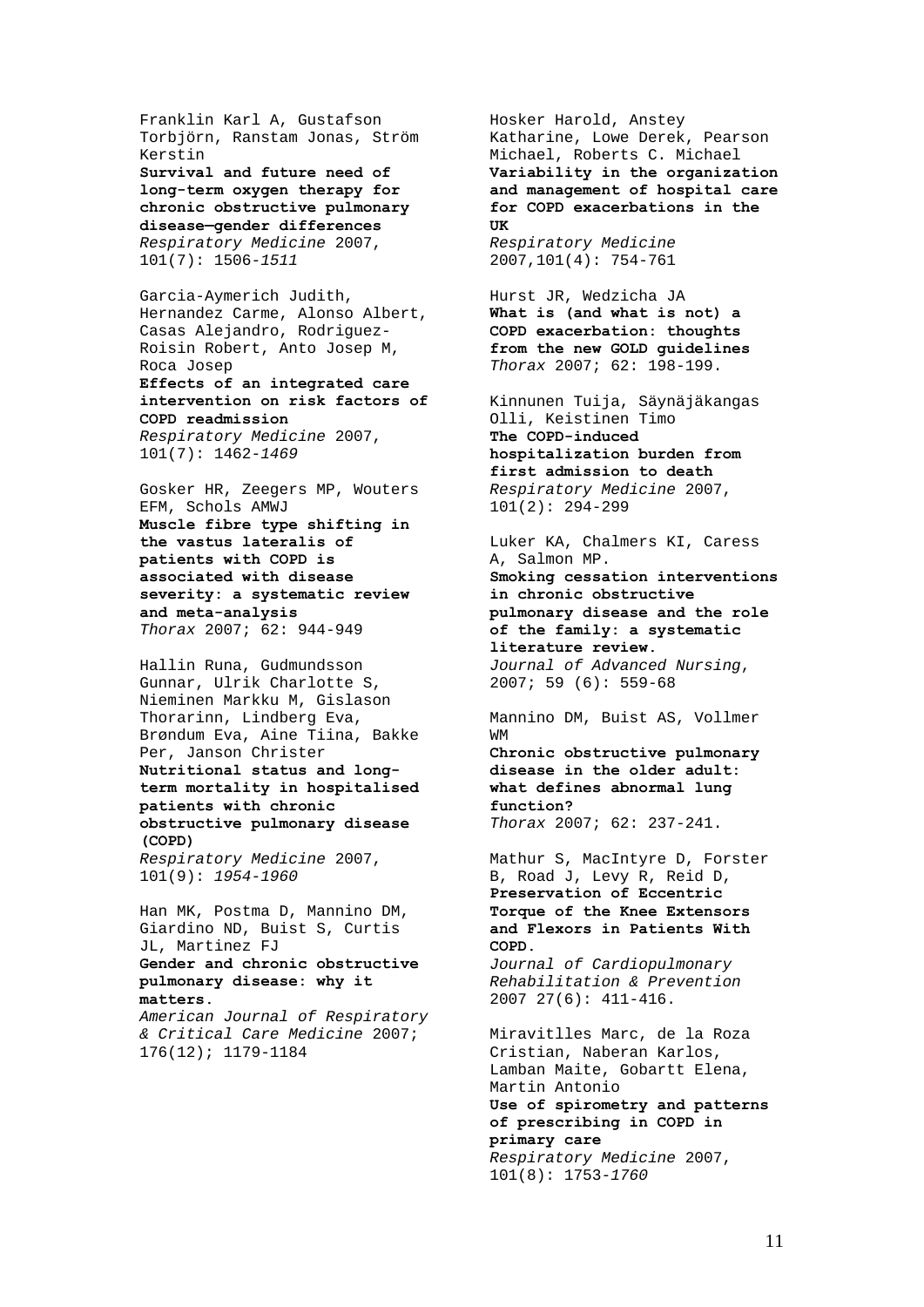Morgan MDL, Singh SJ **Assessing the exercise response to a bronchodilator in COPD: time to get off your bike?** *Thorax* 2007; 62: 281-283.

Mota Susana, Güell Rosa, Barreiro Esther, Solanes Ingrid , Ramírez-Sarmiento Alba, Orozco-Levi Mauricio, Casan Pere, Gea Joaquim, Sanchis Joaquín **Clinical outcomes of expiratory muscle training in severe COPD patients** *Respiratory Medicine*  2007,101(3): 516-524

Néstor Soler, Carlos Agustí, Joaquim Angrill, Jorge Puig De la Bellacasa, and Antoni Torres **Bronchoscopic validation of the significance of sputum purulence in severe exacerbations of chronic obstructive pulmonary disease** *Thorax* 2007; 62: 29-35.

Nield M, Soo Hoo G, Roper J, Santiago S **Efficacy of Pursed-Lips Breathing: A breathing pattern retraining strategy for dyspnoea reduction.**  *Journal of Cardiopulmonary Rehabilitation & Prevention* 2007 27(4): 237-244

Niesink A, Trappenburg JCA, de Weert-van Oene GH, Lammers JWJ, Verheij TJM, Schrijvers AJP **Systematic review of the effects of chronic disease management on quality-of-life in people with chronic obstructive pulmonary disease**  *Respiratory Medicine* 2007, 101(11): 2233*-2239* 

Oga Toru, Nishimura Koichi, Tsukino Mitsuhiro, Sato Susumu, Hajiro Takashi, Mishima Michiaki **Longitudinal deteriorations in patient reported outcomes in patients with COPD** *Respiratory Medicine* 2007, 101(1): 146-153

O'Shea S, Taylor H, Paratz J **But Watch Out for the Weather: Factors affecting adherence to progressive resistance exercise for persons with COPD.** 

*Journal of Cardiopulmonary Rehabilitation & Prevention* 2007 27(3): 166-174

Osman LM, Douglas JG, Garden C, Reglitz K, Lyon J, Gordon S, Ayres JG **Indoor air quality in homes of patients with chronic obstructive pulmonary disease.**  *American Journal of Respiratory & Critical Care Medicine* 2007; 176(5): 465-472

Ottenheijm CA, Heunks LM, Dekhuijzen PN **Diaphragm muscle fiber dysfunction in chronic obstructive pulmonary disease: toward a pathophysiological concept.**  *American Journal of Respiratory & Critical Care Medicine* 2007; 175(12):1233-1240

Ozalevli S, Ozden A, Itil O, Akkoclu A **Comparison of the Sit-to-Stand Test with 6 min walk test in patients with chronic obstructive pulmonary disease** *Respiratory Medicine* 2007, 101(2): 286-293

Paulin E, Yamaguti WPS, Chammas MC, Shibao S, Stelmach R, Cukier A, Carvalho CRF **Influence of diaphragmatic mobility on exercise tolerance and dyspnoea in patients with COPD**  *Respiratory Medicine* 2007, 101(10): 2113*-2118* 

Pepin V, Brodeur J, Lacasse Y, Milot J, LeBlanc P, Whittom F, Maltais F

**Six-minute walking versus shuttle walking: responsiveness to bronchodilation in chronic obstructive pulmonary disease** *Thorax* 2007; 62: 291-298.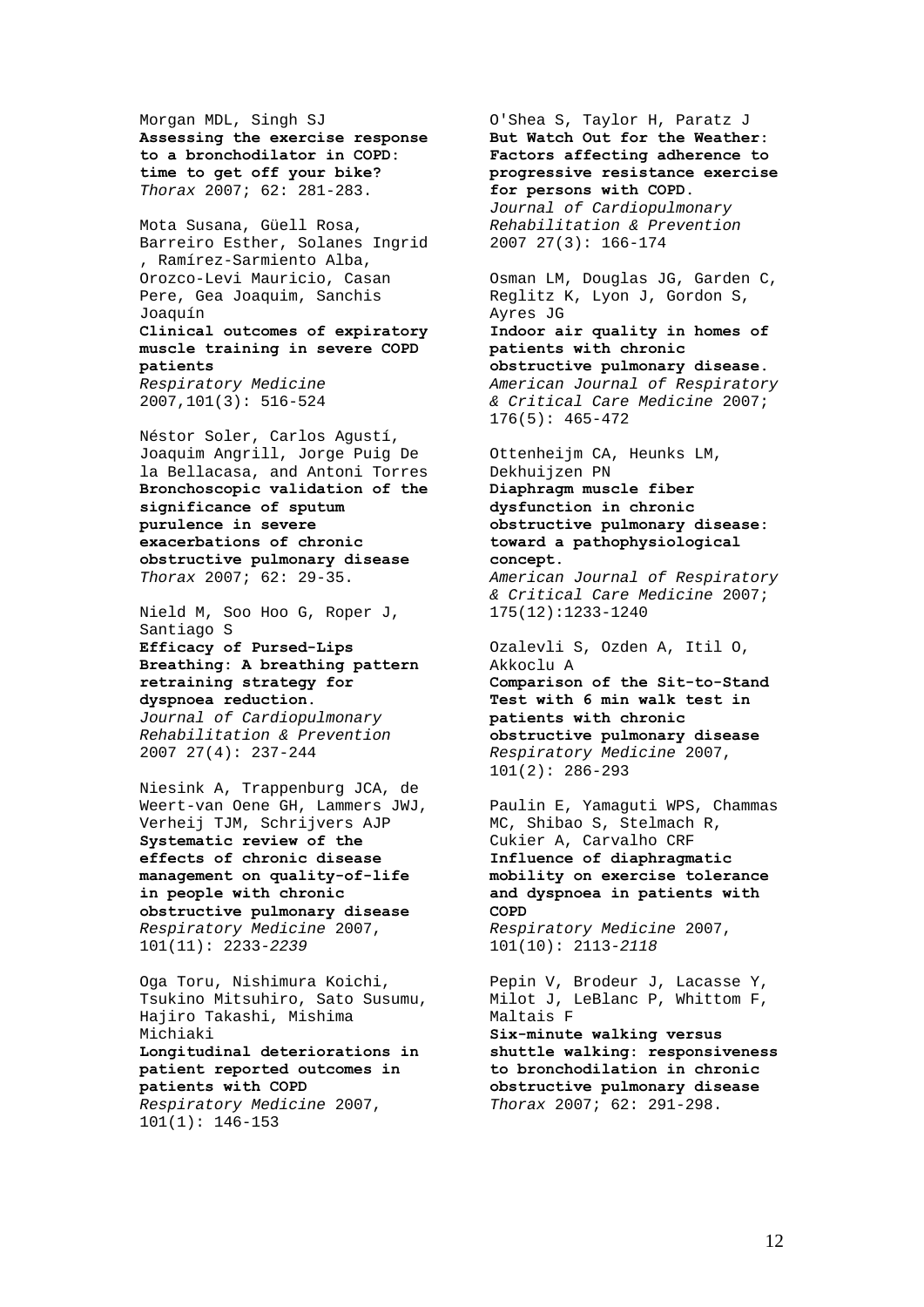Polverino E, Gamez FP, Manrique H, Soler N, Roca J, Barberà JA, RodrÃguez-Roisin R **Gas exchange response to shortacting beta2-agonists in chronic obstructive pulmonary disease severe exacerbations.**  *American Journal of Respiratory & Critical Care Medicine* 2007; 176(4): 350-355

Quantrill SJ, White R, Crawford A, Barry JS, Batra S, Whyte P, Roberts CM **Short burst oxygen therapy after activities of daily living in the home in chronic obstructive pulmonary disease** *Thorax* 2007; 62: 702-705.

Rabe KF, Begh Ã, Luppi F, Fabbri LM **Update in chronic obstructive pulmonary disease 2006.**  *American Journal of Respiratory & Critical Care Medicine* 2007; 175(12): 1222-1232

Reid WD, Kelm C, Hopkins-Russell D, Brooks D **The Canadian Thoracic Society Recommendations for Management of Chronic Obstructive Pulmonary Disease: implications for physiotherapists.**  *Physiotherapy Canada* 2007; 59 (3): 218-228.

Santus Pierachille, Centanni Stefano, Morelli Nicoletta, Di Marco Fabiano, Verga Massimo, Cazzola Mario **Tiotropium is less likely to induce oxygen desaturation in stable COPD patients compared to long-acting β2-agonists**  *Respiratory Medicine* 2007, 101(8): 1798*-1803* 

Simoens Steven, Decramer Marc, Laekeman Gert **Economic aspects of antimicrobial therapy of acute exacerbations of COPD** *Respiratory Medicine* 2007, 101(1): 15-26

Singh A, Garcia-Aymerich J, Lange P, Benet M, Schnohr P, Antà JM **Regular physical activity modifies smoking-related lung function decline and reduces risk of chronic obstructive pulmonary disease: a population-based cohort study.**  *American Journal of Respiratory & Critical Care Medicine* 2007; 176(3): 314-315 Swallow EB, Reyes D, Hopkinson NS, Man W D-C, Porcher R, Cetti EJ, Moore AJ, Moxham J, Polkey MI. **Quadriceps strength predicts** 

**mortality in patients with moderate to severe chronic obstructive pulmonary disease** *Thorax* 2007; 62: 115-120.

Takigawa Nagio, Tada Atsuhiko, Soda Ryo, Date Hiroshi, Yamashita Motohiro, Endo Shigeto, Takahashi Syuji, Kawata Noriko, Shibayama Takuo, Hamada Noboru, Sakaguchi Motoi, Hirano Atsushi, Kimura Goro, Okada Chiharu, Takahashi Kiyoshi **Distance and oxygen** 

# **desaturation in 6-min walk test predict prognosis in COPD patients**

*Respiratory Medicine* 2007, 101(3): 561-567

Tkacova Ruzena, Kluchova Zuzana, Joppa Pavol, Petrasova Darina, Molcanyiova Angela **Systemic inflammation and systemic oxidative stress in patients with acute exacerbations of COPD** *Respiratory Medicine* 2007, 101(8): 1670*-1676* 

Torén K, Balmes J **Chronic obstructive pulmonary disease: does occupation matter?**  *American Journal of Respiratory & Critical Care Medicine* 2007; 176(10): 951-952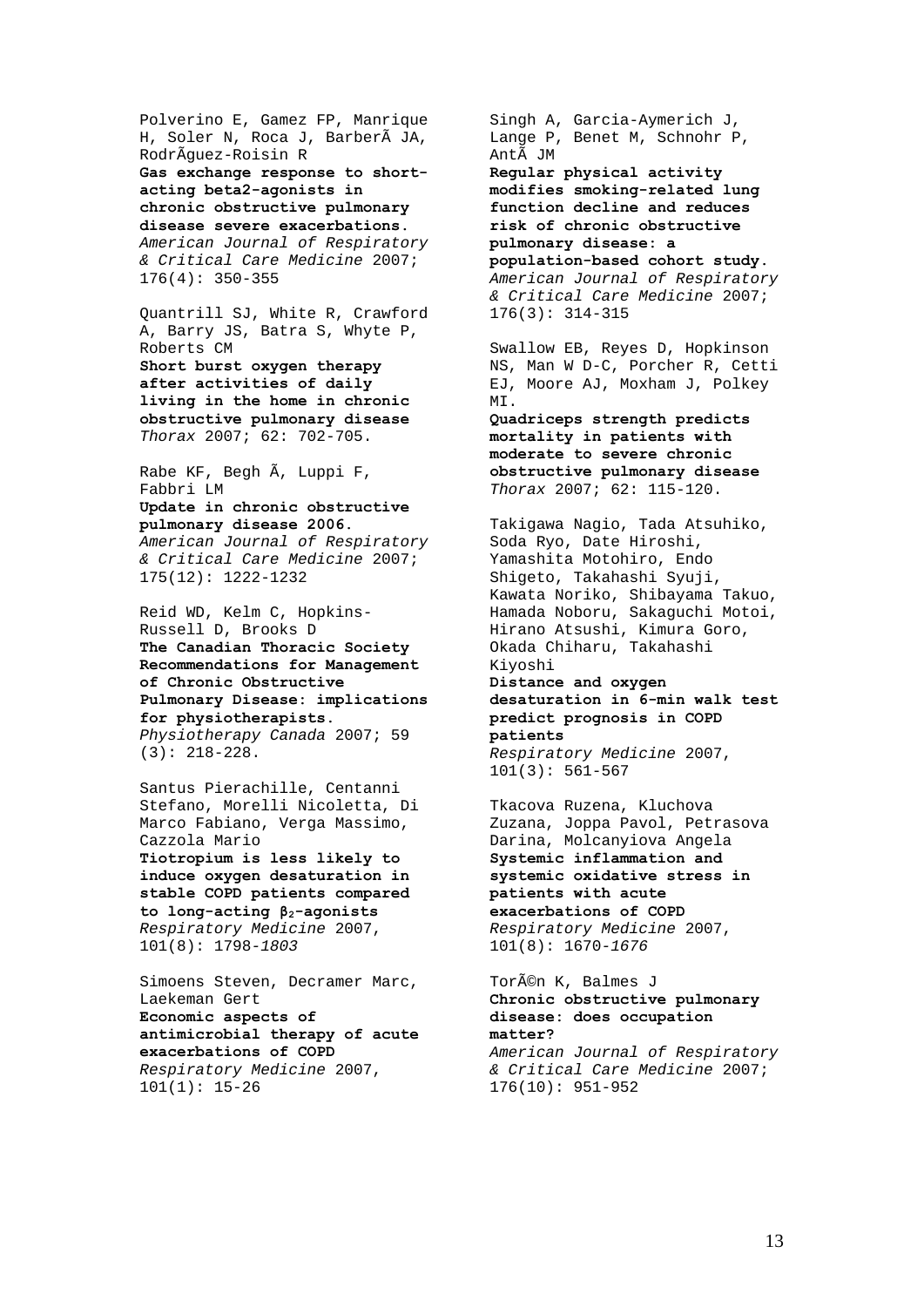Voelker R **New tool helps primary care clinicians with diagnosis and treatment of COPD.**  *JAMA* 2007; 298(24):1538-3598

von Leupoldt Andreas, Dahme Bernhard

**Psychological aspects in the perception of dyspnoea in obstructive pulmonary diseases** *Respiratory Medicine* 2007, 101(3): 411-422

Watz H Waschki B Boehme C Claussen M Meyer T Magnussen H **Extrapulmonary effects of chronic obstructive pulmonary disease on physical activity: a cross-sectional study.** *American Journal of Respiratory* 

*& Critical Care Medicine* 2007; 177(7): 743-751

Wedzicha JA, Hurst JR **Chronic obstructive pulmonary disease exacerbation and risk of pulmonary embolism** *Thorax* 2007; 62: 103-104.

Wildman Martin J, Harrison David A, Welch Catherine A, Sanderson Colin

**A new measure of acute physiological derangement for patients with exacerbations of obstructive airways disease: The COPD and Asthma Physiology Score**

*Respiratory Medicine* 2007, 101(9): 1994*-2002*

Wood-Baker Richard, Walters Julia, Walters E. Haydn **Systemic corticosteroids in chronic obstructive pulmonary disease: An overview of Cochrane systematic reviews** *Respiratory Medicine* 2007, 101(2): 371-377

## **Cough**

Decalmer SC, Webster D, Kelsall AA, McGuinness K, Woodcock AA, and Smith JA **Chronic cough: how do cough reflex sensitivity and subjective assessments correlate with objective cough counts during ambulatory monitoring?** *Thorax* 2007; 62: 329-334.

Mitka M **FDA bans sale of unapproved cough suppressants containing hydrocodone.** 

*JAMA: Journal of the American Medical Association* 2007; 298(19): 2251-2252

### Singh A

**Restrict empirical use of opiate antitussives to dry, irritating idiopathic cough.**  *American Journal of Respiratory & Critical Care Medicine* 2007; 176(9): 946-946

## **Critical Care**

Baggs J, Norton S, Schmitt M, Dombeck M, Sellers C and Quinn J **Intensive care unit cultures** 

**and end-of-life decision making**  *Journal of Critical Care* 2007; 22(2): 159-168

Bein T, Maybauer M O. **Ventilation strategy, recruitment, and pulmonary bacterial translocation: scientific clearance is open!**  *Intensive Care Medicine* 2007; 33(10): 1687-1689.

Blot SI, Labeau S, Vandijck D, Van Aken P, Claes B and Executive Board of the Flemish Society for Critical Care Nurses **Evidence-based guidelines for the prevention of ventilatorassociated pneumonia: results of a knowledge test among intensive care nurses.**  *Intensive Care Medicine* 2007;

33(8): 1463-1467.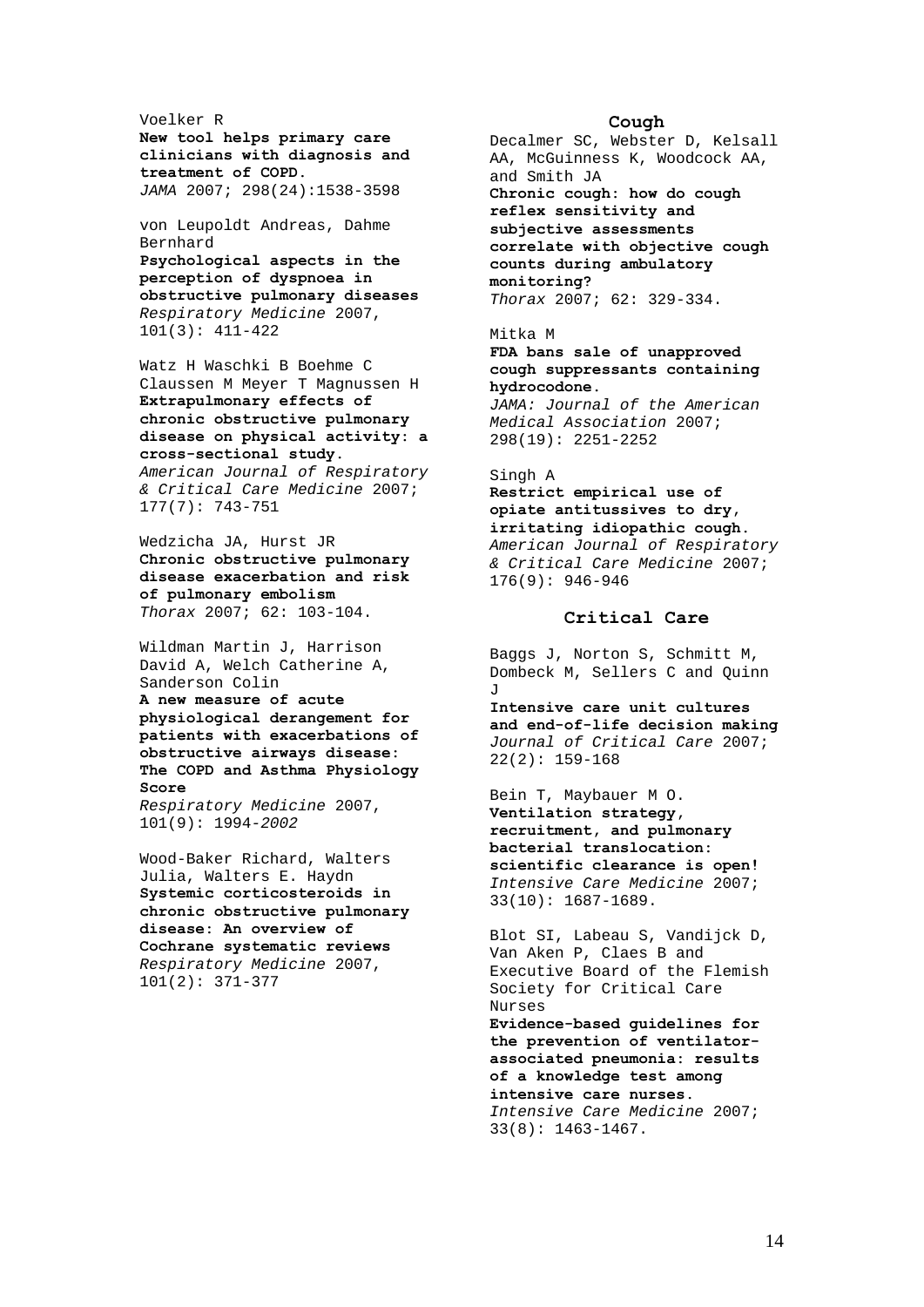Bolliger D, Steiner L A, Kasper J, Aziz O A, Filipovic M & Seeberger M D **The accuracy of non-invasive carbon dioxide monitoring: A clinical evaluation of two transcutaneous systems**  *Anaesthesia* 2007; 62(4): 394- 399*.* 

Brun-Buisson C **Preventing ventilator associated pneumonia** *BMJ* Apr 2007; 334: 861 - 862

Cason C, Tyner T, Saunders S and Broome L **Nurses' implementation of guidelines for ventilator associated pneumonia for ventilator-associated pneumonia from the centers for disease control and prevention.**  *[American Journal of Critical](http://proquest.umi.com/pqdweb?RQT=318&pmid=36637&TS=1206899869&clientId=64919&VInst=PROD&VName=PQD&VType=PQD)  [Care](http://proquest.umi.com/pqdweb?RQT=318&pmid=36637&TS=1206899869&clientId=64919&VInst=PROD&VName=PQD&VType=PQD)* 2007; 16(1): 28-38

Chiche JD, Angus DC **Testing protocols in the intensive care unit: complex trials of complex interventions for complex patients.**  *JAMA:* 2007; 299(6):693-695

Conslantin JM, Schneider E, Cayot-Constantin S, Guerin R, Bannier F, Futier E, Bazin JE. **Remifentanil-based sedation to treat non-invasive ventilation failure: a preliminary study.**  *Intensive Care Medicine* 2007; 33(1): 82-87.

Copnell B, Tingay DG, Kiraly NJ, Sourial M, Gordon MJ, Mills JF, Morley CJ, Dargaville PA. **A comparison of the effectiveness of open and closed endotracheal suction.**  *Intensive Care Medicine* 2007; 33(9): 1655-1662

de Vos, Maartje, Graafmans, Wilco, Keesman, Els, Westert, Gert, van der Voort, Peter **Quality measurement at intensive care units: which indicators should we use?**  *Journal of Critical Care* 2007; 22(4): 267-274

Di Rocco JD, Carney DE, Nieman GF.

**Correlation between alveolar recruitment/derecruitment and inflection point on the pressure-volume curve.**  *Intensive Care Medicine* 2007; 33(7): 1204-1211.

Do Amaral Beraldo M, Timenetsky K.

**Chest Physiotherapy and outcomes in ICU.**  *Intensive Care Medicine* 2007; 33(12): 2232.

Ee Yuee, Cha Annie, Ruest Maureen, O'Meade Deborah, Cook  $T_{\rm i}$ **Oral decontamination for prevention of pneumonia in mechanically ventilated adults: systematic review and meta-**

**analysis** *BMJ* Apr 2007; 334: 889

Fan E, Needham DM **Deciding who to admit to a critical care unit** *BMJ* 2007; 335: 1103-1104

Ferguson J **Activity in Critically Ill Individuals With Acute Pulmonary Dysfunction Receiving Narcotic and Sedative Medication**  *[American Journal of Critical](http://proquest.umi.com/pqdweb?RQT=318&pmid=36637&TS=1206899869&clientId=64919&VInst=PROD&VName=PQD&VType=PQD)  [Care](http://proquest.umi.com/pqdweb?RQT=318&pmid=36637&TS=1206899869&clientId=64919&VInst=PROD&VName=PQD&VType=PQD)* 2007; 16(3): 307

Ferguson ND, Villar J, Slutsky AS.

**Understanding high-frequency oscillation: lessons from the animal kingdom.**  *Intensive Care Medicine* 2007; 33(8): 1316-1318.

Garrod R. **Physiotherapy in critical care.**  *Intensive Care Medicine* 2007; 33(12): 2234

Giuliano K **Physiological monitoring for critically ill patients: Testing a predictive model for the early detection of sepsis.**  *[American Journal of Critical](http://proquest.umi.com/pqdweb?RQT=318&pmid=36637&TS=1206899869&clientId=64919&VInst=PROD&VName=PQD&VType=PQD)  [Care](http://proquest.umi.com/pqdweb?RQT=318&pmid=36637&TS=1206899869&clientId=64919&VInst=PROD&VName=PQD&VType=PQD)* 2007; 16(2): 122-131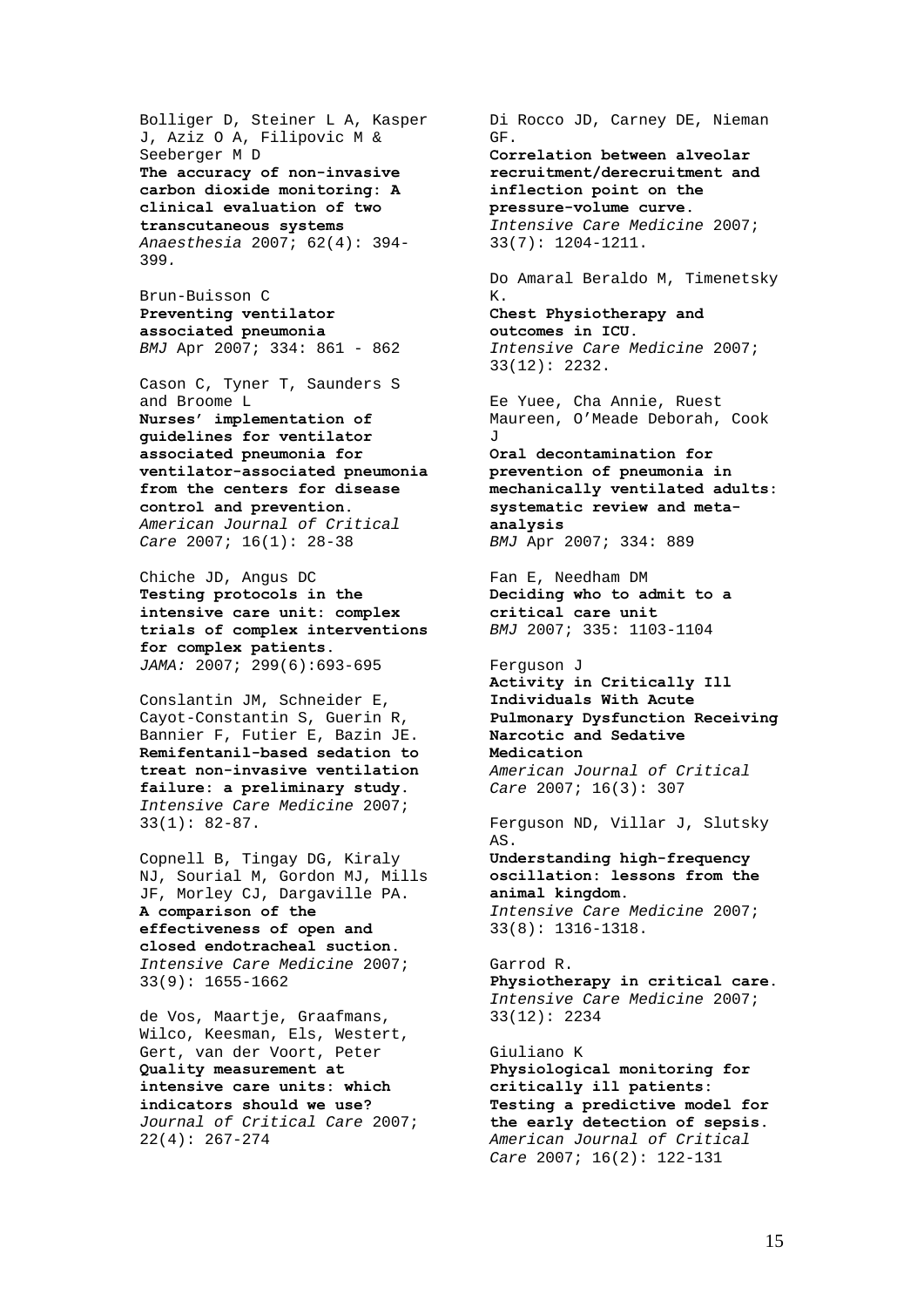Goad Al **Mobility Protocol Reduces Hospital Length of Stay Independent of Baseline Body Mass Index (<18-45)**  *[American Journal of Critical](http://proquest.umi.com/pqdweb?RQT=318&pmid=36637&TS=1206899869&clientId=64919&VInst=PROD&VName=PQD&VType=PQD)  [Care](http://proquest.umi.com/pqdweb?RQT=318&pmid=36637&TS=1206899869&clientId=64919&VInst=PROD&VName=PQD&VType=PQD)* 2007; 16(3): 315

Goldhill D, Imhoff M, McLean B and Waldmann C. **Rotational bed therapy to prevent and treat respiratory complications: A review and meta-analysis.**  *[American Journal of Critical](http://proquest.umi.com/pqdweb?RQT=318&pmid=36637&TS=1206899869&clientId=64919&VInst=PROD&VName=PQD&VType=PQD)  [Care](http://proquest.umi.com/pqdweb?RQT=318&pmid=36637&TS=1206899869&clientId=64919&VInst=PROD&VName=PQD&VType=PQD)* 2007; 16(1): 50-62

Grasso F Engelberts D Helm E Frndova H Jarvis S Talakoub O McKerlie C Babyn P Post M Kavanagh BP **Negative-pressure ventilation: better oxygenation and less** 

**lung injury.** 

*American Journal of Respiratory & Critical Care Medicine* 2007; 177(4):412-418

Grasso S Stripoli T De Michele M Bruno F Moschetta M Angelelli G Munno I Ruggiero V; Anaclerio R Cafarelli A Driessen B Fiore  $\mathbb{T}$ 

## **ARDSnet ventilatory protocol and alveolar hyperinflation: role of positive end-expiratory pressure.**

*American Journal of Respiratory & Critical Care Medicine* 2007; 176(8): 761-767

Griffiths J, Fortune G, Barber V, Young JD. **The prevalence of post traumatic stress disorder in survivors of ICU treatment: a systematic review.**  *Intensive Care Medicine* 2007; 33(9): 1506-1518.

Guerin C, Richard JC. **Measurement of respiratory system resistance during mechanical ventilation.**  *Intensive Care Medicine* 2007; 33(6): 1046-1049.

Hersch M, Sonnenblick M, Karlic A, Einav S, Sprung C and Izbicki G **Mechanical ventilation of patients hospitalized in medical wards vs the intensive care unit-an observational, comparative study**  *Journal of Critical Care* 2007; 22(1): 13-17

Lachmann RA, van Kaam AH, Haitsma JJ, Lachmann B. **High positive end-expiratory pressure levels promote bacterial translocation in experimental pneumonia.**  *Intensive Care Medicine* 2007; 33(10): 1800-1804

Leong L M C, Chatterjee S & Gao F

**The effect of positive end expiratory pressure on the respiratory profile during onelung ventilation for thoracotomy**  *Anaesthesia* 2007; 62 (1) 23-26.

Lindgren S, Odenstedt H, Olegard C, Sondergaard S, Lundin S, Stenqvist O. **Regional lung derecruitment after endotracheal suction during volume or pressure controlled ventilation: a study using electric impedance tomography.**  *Intensive Care Medicine* 2007; 33(1): 172-180.

Marcovitch H **Speech pathologists can help chronic cough** *BMJ* Jan 2007; 334: 68

Marini JJ. **The "open lung" compromise.**  *Intensive Care Medicine* 2007; 33(7): 1114-1116.

Maxwell L J & Ellis E R **Pattern of ventilation during manual hyperinflation performed by physiotherapists**  *Anaesthesia* 2007; 62(1): 23-26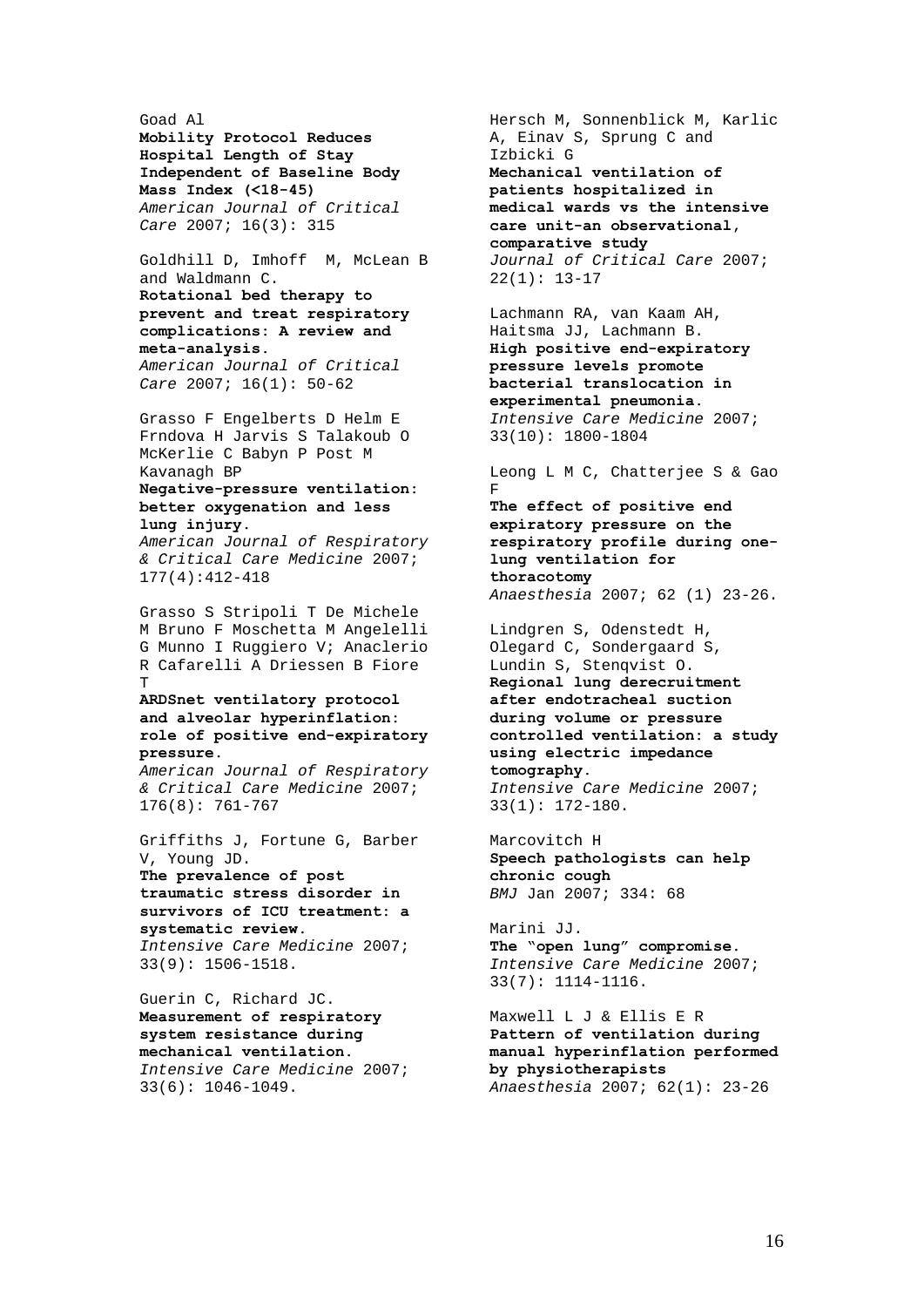McDonnell A, Esmonde L, Morgan R, Brown R, Bray K, Parry G, Adam S, Sinclair R, Harvey S, Mays N, Rowan K **The provision of critical care outreach services in England: findings from a national survey [white star]**  *Journal of Critical Care* 2007; 22(3): 212-218

McLellan B, Kravutske M, Halash C, Patten S, Colpaen N, Phillips L, Price N, and Digiovine B **A Stringent Oral Care Protocol and Its Effect on VAP in a Medical Intensive Care Unit**  *[American Journal of Critical](http://proquest.umi.com/pqdweb?RQT=318&pmid=36637&TS=1206899869&clientId=64919&VInst=PROD&VName=PQD&VType=PQD)  [Care](http://proquest.umi.com/pqdweb?RQT=318&pmid=36637&TS=1206899869&clientId=64919&VInst=PROD&VName=PQD&VType=PQD)* 2007; 16(3): 306

Medina J, Formento C, Pontet J, Curbelo A, Bazet C, Gerez J and Larranaga E **Prospective study of risk factors for ventilatorassociated pneumonia caused by Acinetobacter species**  *Journal of Critical Care* 2007;  $22(1): 18-26.$ 

Mullenbach RM, Kredel M, Said HM, Klosterhafen B, Zollhoeter B, Wander C, Redel A, Schmidt M, Roewer N, Brederlau J. **High-frequency oscillatory ventilation reduces lung inflammation: a large animal 24-h model of respiratory distress.**  *Intensive Care Medicine* 2007; 33(8): 1423-1433.

Ntoumenopoulos G. **Comment on "Chest physiotherapy prolongs duration of ventilation in the critically ill ventilated for more than 48 hours" by Drs Templeton and Palazzo**  *Intensive Care Medicine* 2007; 33(11): 2027.

Olson D, Lynn M, Tlwyre S and Graffagnino C

**The Ramsay Scale: Limited Interrater Reliability**  *[American Journal of Critical](http://proquest.umi.com/pqdweb?RQT=318&pmid=36637&TS=1206899869&clientId=64919&VInst=PROD&VName=PQD&VType=PQD)  [Care](http://proquest.umi.com/pqdweb?RQT=318&pmid=36637&TS=1206899869&clientId=64919&VInst=PROD&VName=PQD&VType=PQD)* 2007; 16(3): 302

Orhan-Sungur M and Akca O **Ventilator-associated pneumonia by multidrug-resistant bacteria: Pathogen-specific risks versus care-related risks**  *Journal of Critical Care* 2007;  $22(1): 26-27$ 

Palazzo MG, Templeton M. **Chest Physiotherapy prolongs duration of ventilation in the critically ill ventilated for more than 48 hours.**  *Intensive Care Medicine* 2007; 33(11): 1938-1945.

Palazzo MGA, Templeton M . **Chest Physiotherapy and outcomes in ICU.**  *Intensive Care Medicine* 2007; 33(12): 2233.

Palazzo MG, Templeton M. **Reply to the comment by Dr. Ntoumenopoulos.**  *Intensive Care Medicine* 2007; 33(11): 2028-2029.

Ridley S & Morris S **Cost effectiveness of adult intensive care in the UK**  *Anaesthesia* 2007; 62(6): 547- 554.

Rivera-Fernandez R, Nap R, Vazquez-Mata G and Miranda, D **Analysis of physiologic alterations in intensive care unit patients and their relationship with mortality [right shadowed white star]**  *Journal of Critical Care* 2007; 22(1): 120-128

Scala R, Nava S, Conti G, Massimo A, Naldi M, Archinucci I, Coniglio G, Hill NS. **Noninvasive versus conventional ventilation to treat hypercapnic encephalopathy in chronic obstructive pulmonary disease.**  *Intensive Care Medicine* 2007;

33(12): 2101-2108.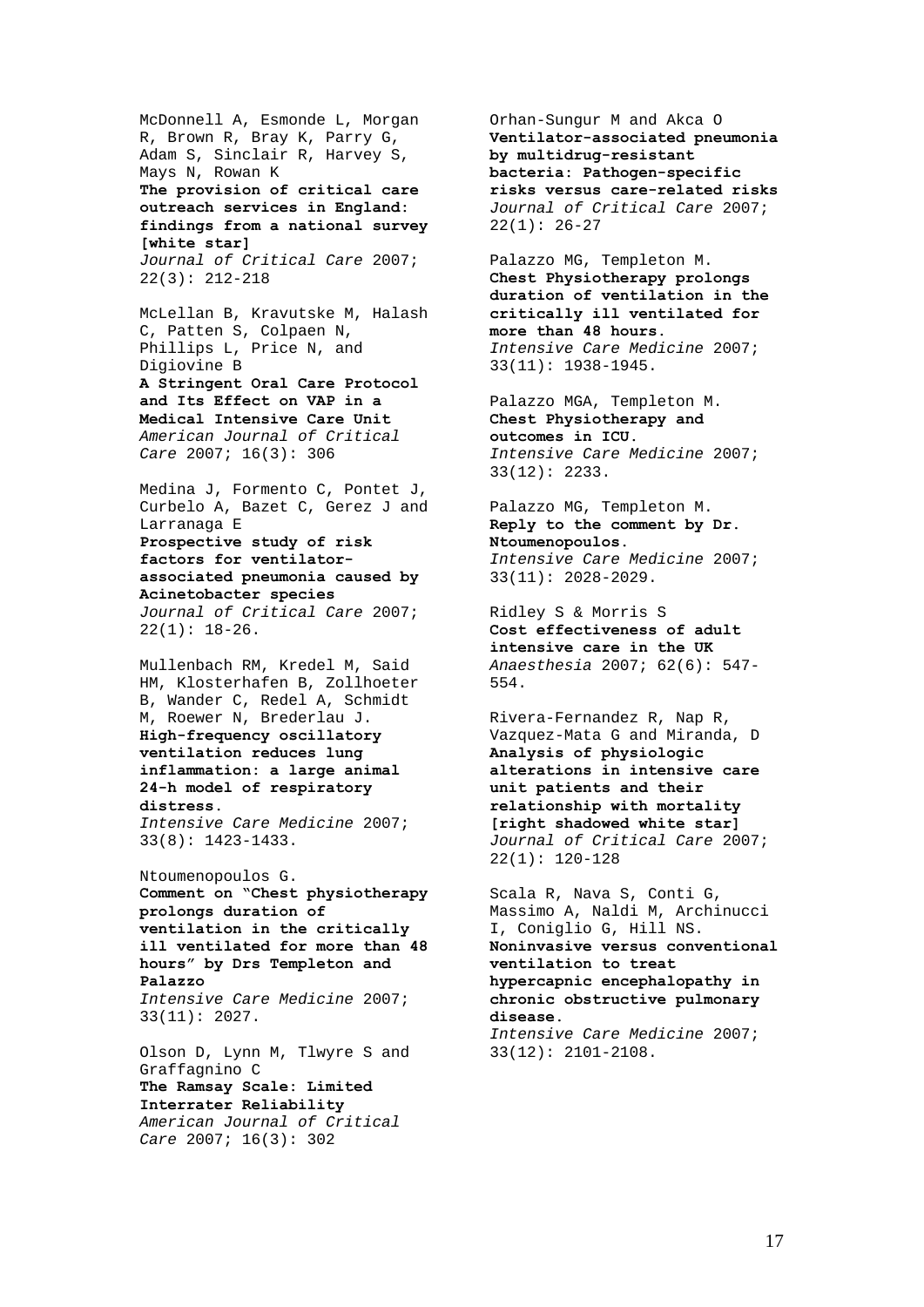Schellongowski P, Losert H, Locker GJ, Laczika K, Frass M, Holzinger U, Bojic A, Staudinger T. **Prolonged lateral steep position impairs respiratory mechanics during continuous lateral rotation therapy in respiratory failure.**  *Intensive Care Medicine* 2007; 33(4): 625-631.

Sinopoli D, Needham D, Thompson D, Holzmueller C, Dorman T, Lubomski L, Wu A, Morlock L, Makary M and Pronovost P **Intensive care unit safety incidents for medical versus surgical patients: A prospective multicenter study [white star]**  *Journal of Critical Care* 2007; 22(3): 177-183

Sinuff T, Cook D and Giacomini M **How qualitative research can** 

**contribute to research in the intensive care unit [right shadowed white star]**  *Journal of Critical Care* 2007; 22(1): 104-111

Stevens RD, Dowdy DW, Michaels RK, Mendez-Tellez PA, Pronovost PJ, Needham DM. **Neuromuscular dysfunction acquired in critical illness: a systematic review.**  *Intensive Care Medicine* 2007; 33(11): 1876-1891.

Thomas P, Paratz J, Lipman J, Stanton W **Lateral positioning of ventilated intensive care patients: a study of oxygenation, respiratory mechanics, haemodynamics and adverse events**  *Heart & Lung. The Journal of Acute and Critical Care* 2007 36(4); 277-286

Tolentino-DelosReyes A, Ruppert S and Shiao S **Evidence-based practice: Use of the ventilator bundle to prevent ventilator-associated pneumonia.**  *[American Journal of Critical](http://proquest.umi.com/pqdweb?RQT=318&pmid=36637&TS=1206899869&clientId=64919&VInst=PROD&VName=PQD&VType=PQD)  [Care](http://proquest.umi.com/pqdweb?RQT=318&pmid=36637&TS=1206899869&clientId=64919&VInst=PROD&VName=PQD&VType=PQD)* 2007; 16(1): 20-27

Unoki T, Grap M, Sessler C, Best A, WeKeI P, Hamilton A, Mellon K and Munro C **Autonomic Nervous System Function During Deep and Light Sedation in Mechanically Ventilated Adults**  *[American Journal of Critical](http://proquest.umi.com/pqdweb?RQT=318&pmid=36637&TS=1206899869&clientId=64919&VInst=PROD&VName=PQD&VType=PQD)  [Care](http://proquest.umi.com/pqdweb?RQT=318&pmid=36637&TS=1206899869&clientId=64919&VInst=PROD&VName=PQD&VType=PQD)* 2007; 16(3): 302

Vignaux L, Tassaux D, Jolliet P.

**Performance of noninvasive ventilation modes on ICU ventilators during pressure support: a bench model study.**  *Intensive Care Medicine* 2007; 33(8): 1444-1451.

Wildman MJ, Sanderson C, Groves J, Reeves BC, Ayres J, Harrison D, Young D, Rowan K. **Implications of prognostic pessimism in patients with chronic obstructive pulmonary disease (COPD) or asthma admitted to intensive care in the UK within the COPD and asthma outcome study (CAOS): multicentre observational cohort study** *BMJ* 2007;335:1132

Yang L, Huang Y and MacIntyre N **Patient-ventilator synchrony during pressure-targeted versus flow-targeted small tidal volume assisted ventilation**  *Journal of Critical Care* 2007;  $22(3): 252-257$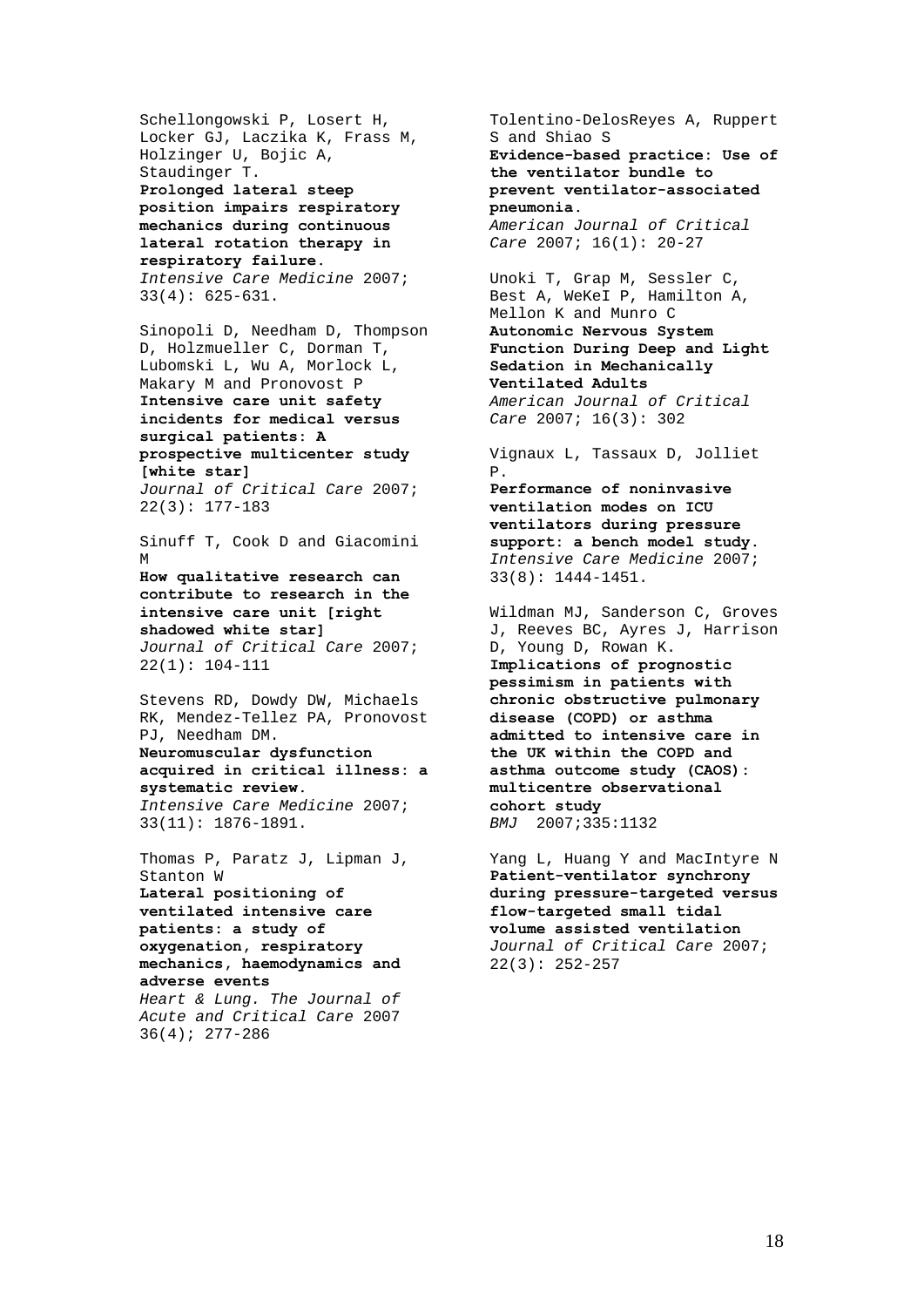### **Cystic Fibrosis**

Accurso Frank J **Update in cystic fibrosis 2006.**  *American Journal of Respiratory & Critical Care Medicine* 2007; 175(8): 754-757

Bell SC, Robinson PJ **Exacerbations in cystic fibrosis: 2 · Prevention** *Thorax* 2007; 62: 723-732.

Boyle MP **Adult cystic fibrosis.**  *JAMA: Journal of the American Medical Association* 2007; 298(15):1787-1794

Davis SD, Fordham LA, Brody AS, Noah TL, Retsch-Bogart GZ, Qaqish BF, Yankaskas BC, Johnson RC, Leigh MW **Computed tomography reflects lower airway inflammation and tracks changes in early cystic fibrosis**  *American Journal of Respiratory & Critical Care Medicine* 2007; 175(9):943-950

Elborn JS, Bell SC **Pulmonary exacerbations in cystic fibrosis and bronchiectasis** *Thorax* 2007; 62: 288-290.

Flume PA, O'Sullivan BP, Robinson KA, Goss CH, Mogayzel PJ, Jr Willey-Courand DB, Bujan J, Finder J, Lester M, Quittell L, Rosenblatt R, Vender RL, Hazle L, Sabadosa K, Marshall B

**Cystic fibrosis pulmonary guidelines: chronic medications for maintenance of lung health.**  *American Journal of Respiratory & Critical Care Medicine* 2007; 176(10); 957-969

Goss CH, Burns JL **Exacerbations in cystic fibrosis 1: Epidemiology and pathogenesis** *Thorax* 2007; 62: 360-367.

Konstan MW, Schluchter MD, Xue W, Davis PB **Clinical use of Ibuprofen is associated with slower FEV1 decline in children with cystic fibrosis.**  *American Journal of Respiratory & Critical Care Medicine* 2007; 176(11); 1084-1089

#### Liou W

**Lung transplants may do more harm than good in children with cystic fibrosis** *BMJ* 2007; 335: 1118

Suri Ranjan, Metcalfe Chris, Wallis Colin, Bush Andrew **Assessing the usefulness of outcomes measured in a cystic fibrosis treatment trial** *Respiratory Medicine* 2007, 101(2): 254-260

Vanscoy LL, Blackman SM, Collaco JM, Bowers A, Lai T, Naughton K, Algire M, McWilliams R, Beck S, Hoover-Fong J, Hamosh A, Cutler D, Cutting GR **Heritability of lung disease** 

**severity in cystic fibrosis.**  *American Journal of Respiratory & Critical Care Medicine* 2007; 175(10): 1036-1043

### **Dyspnoea**

Peiffer C, Costes N, Hervé P, Garcia-Larrea L **Relief of dyspnoea involves a characteristic brain activation and a specific quality of sensation.**  *American Journal of Respiratory* 

*& Critical Care Medicine* 2008; 177(4); 440-449

von Leupoldt Andreas, Seemann Nadine, Gugleva Tatiana, Dahme Bernhard **Attentional distraction reduces the affective but not the sensory dimension of perceived dyspnoea** *Respiratory Medicine* 2007,

101(4): 839-844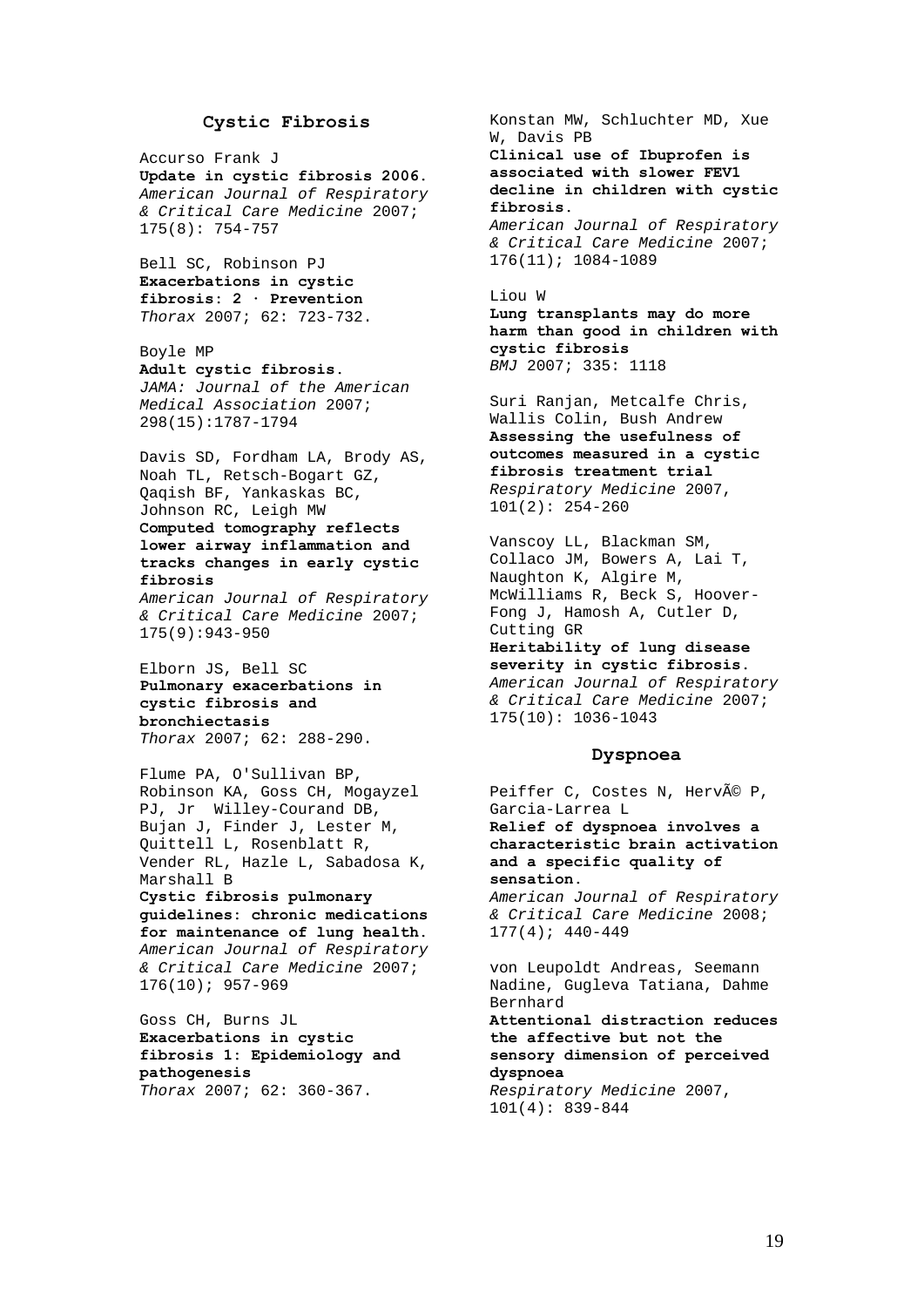### **Evidence Based Practice**

Stratford P **Evidence-based practiceeditorial.**  *Physiotherapy Canada* 2007; 59  $(4): 235-237.$ 

#### **Exercise**

Bravata DM, Smith-Spangler C, Sundaram V, Gienger AL, Lin N, Lewis R, Stave CD, Olkin I, Sirard JR **Using pedometers to increase** 

**physical activity and improve health: a systematic review.**  *JAMA: Journal of the American Medical Association* 2007; 298(9): 2296-230

Hu L, McAuley E, Motl R, Konopack J

**Influence of Self-Efficacy on the Functional Relationship Between Ratings of Perceived Exertion and Exercise Intensity.**

*Journal of Cardiopulmonary Rehabilitation & Prevention* 2007 27(5):303-308

Vieira RP, Claudino RC, Duarte AC, Santos AB, Perini A, Faria Neto HC, Mauad T, Martins MA, Dolhnikoff M, Carvalho CR **Aerobic exercise decreases chronic allergic lung inflammation and airway remodeling in mice.**  *American Journal of Respiratory & Critical Care Medicine* 2007; 176(9):871-877

#### **Exercise testing**

Laskin J, Bundy S, Marron H, Moore H, Swanson M, Blair M, Humphrey R **Using a Treadmill for the 6-Minute Walk Test: Reliability and validity.** *Journal of Cardiopulmonary Rehabilitation & Prevention*  2007 27(6):407-410

### **General**

Ah-See K, Evans AS **Sinusitis and its management** *BMJ* Feb 2007; 334: 358 - 361

Aldington Sarah, Williams Mathew, Nowitz Mike, Weatherall Mark, Pritchard Alison, McNaughton Amanda, Robinson Geoffrey, and Beasley Richard **Effects of cannabis on pulmonary structure, function and symptoms** *Thorax* 2007; 62: 1058-1063.

Al-Khafaji A, Angus D and

Knaus, W **The Acute Physiology and Chronic Health Evaluation II**  *Journal of Critical Care* 2007;  $22(1): 85-88$ 

Baraka A S, Taha S K, Siddik-Sayyid S M, Kanazi G E, El-Khatib M F, Dagher C M, Chehade J M A, Abdallah F W & Hajj R E **Supplementation of preoxygenation in morbidly obese patients using nasopharyngeal oxygen insufflation** *Anaesthesia* 2007; 62(8): 648- 653, 769-773*.* 

Bierut LJ, Cubells JF, Iacono WG, Li MD, Madden PA, Nelson EC, Pollock JD, Rutter JL, Swan G, Vanyukov M, Carlsten **Potential for genetics to promote public health: genetics research on smoking suggests caution about expectations** *JAMA: Journal of the American Medical Association* 2007; 297(8): 809-810

Brender E, Lynm C, Glass RM **JAMA patient page. Smoking cessation.** *JAMA* 2007; 298(22): 2700-2701

Dobson R **Number of UK patients awaiting a transplant reaches record high** *BMJ* May 2007; 334: 920 - 921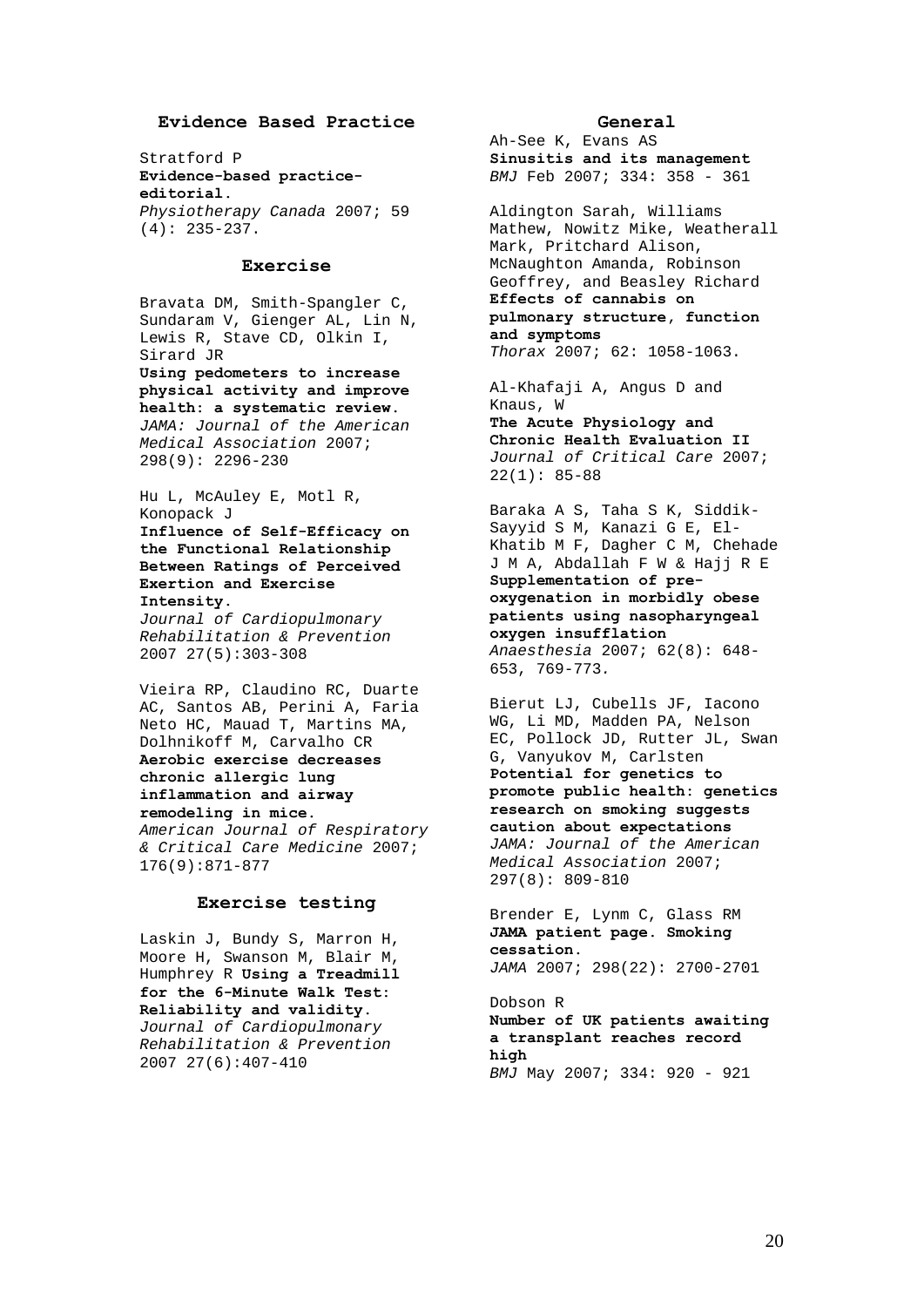Dodson R **Flu vaccine does not reduce number of elderly people admitted to hospital with respiratory disease** *BMJ* Oct 2007; 335: 743

Duran C, Oman K, Abel J, Koziel V and Szymanski D **Attitudes towards and beliefs about family presence: A survey of healthcare providers, patients' families and patients.**  *[American Journal of Critical](http://proquest.umi.com/pqdweb?RQT=318&pmid=36637&TS=1206899869&clientId=64919&VInst=PROD&VName=PQD&VType=PQD)  [Care](http://proquest.umi.com/pqdweb?RQT=318&pmid=36637&TS=1206899869&clientId=64919&VInst=PROD&VName=PQD&VType=PQD)* 2007; 16(3): 270-280

Gahagan S **Breast feeding and the risk of allergy and asthma** *BMJ*, Oct 2007; 335: 782 - 783

Garrod Rachel, Lasserson Toby **Role of physiotherapy in the management of chronic lung diseases: An overview of systematic reviews** *Respiratory Medicine* 2007, 101(12): 2429*-2436* 

Godfrey F **Hold the front page: smoking bans good for (most) workers' health.** *American Journal of Respiratory & Critical Care Medicine 2007*; 175(8):751-753

Graves L, Stratton G, Ridgers ND, Cable NT **Comparison of energy expenditure in adolescents when playing new generation and sedentary computer games: cross sectional study** *BMJ* 2007, 335: 1282-1284.

Haw SJ, Gruer L **Changes in exposure of adult non-smokers to secondhand smoke after implementation of smokefree legislation in Scotland: national cross sectional survey** *BMJ* Sep 2007; 335: 549

Iluchev D Kostianev S Marinov B **The breathing control puzzle during chronic acid-base imbalance**

*American Journal of Respiratory & Critical Care Medicine* 2007; 177(7): 798-798

Kuehn BM **Personalized care may help smokers quit**  *JAMA* 2007, 298(21);2472-2472

Lever A, Mackenzie I **Sepsis: definition, epidemiology, and diagnosis** *BMJ* Oct 2007; 335: 879 - 883

Lim WS, Thomson A, Little P **Preparing for the next flu pandemic** *BMJ* Feb 2007; 334: 268 - 269

Lindbaek M **Acute sinusitis - to treat or not to treat?** *JAMA* 2007, 298(21): 2543-2544

Mackenzie I, Lever A **Management of sepsis** *BMJ* Nov 2007; 335: 929 - 932

Majoral Caroline, Vecellio Laurent, Grimbert Daniel, de Monte Michèle, le Guellec Chantal, Ingremeau Valérie, Minois Carole, Cordeau Emeline, Paintaud Gilles, Steinberg Anouck, Diot Patrice **New ipratropium formulation to decrease nebulization time** *Respiratory Medicine* 2007, 101(2): 237-245

Mitka M **Researchers explore rare lung disorder.**  *JAMA* 2007; 297(5): 1538-3598

Mitka M **Studies highlight air pollution risks.**  *JAMA: Journal of the American Medical Association* 2007; 297(8):798-798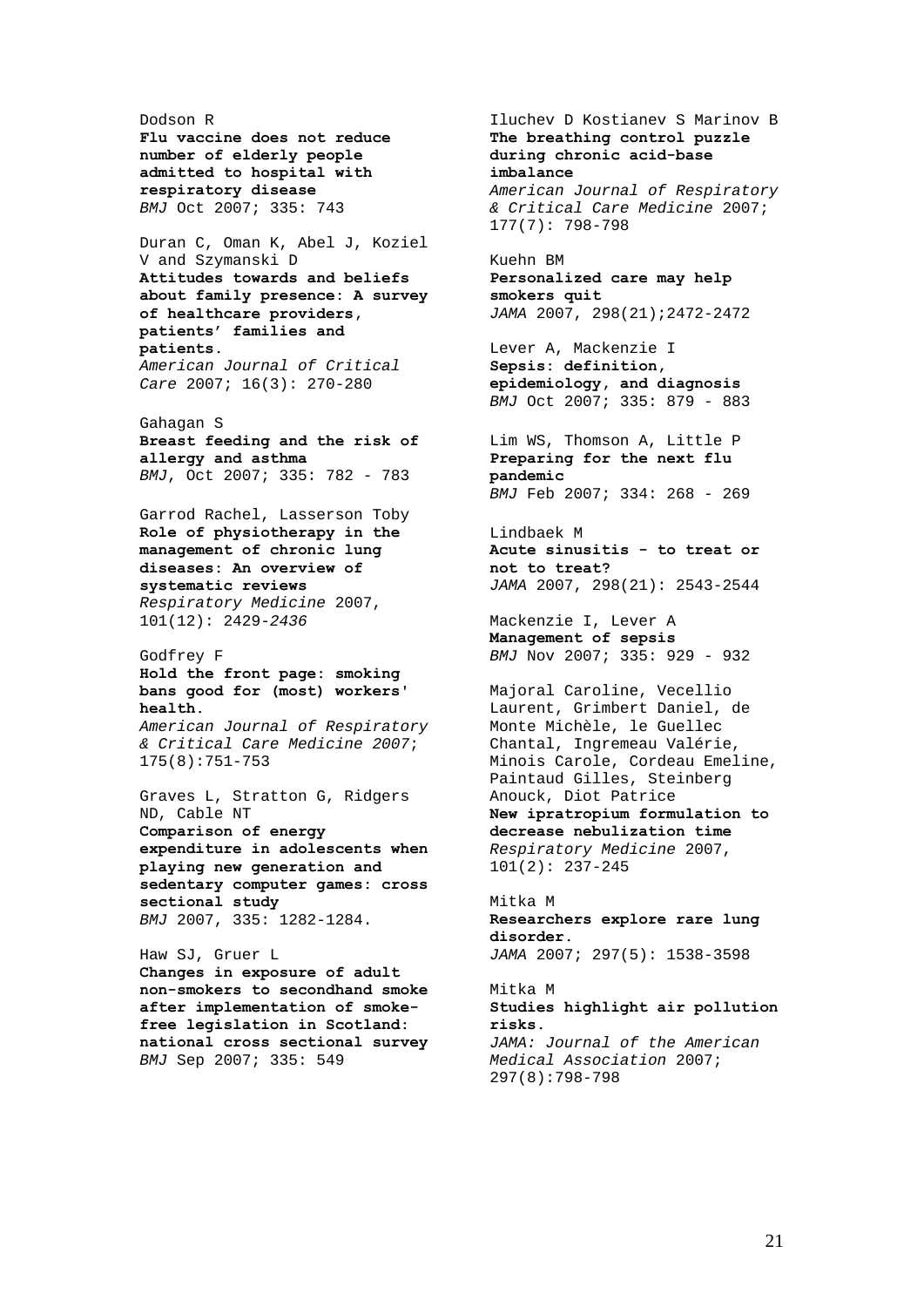Semple S, Miller BG, Hurley F, Petticrew M, Ayres JG **Respiratory symptoms and inflammation after a smoking ban**  *JAMA* 2007; 297(4):1538-3598

Shaaban R, Zureik M, Soussan D JM, Heinrich J, Janson C, KÃnzli N, Sunyer J, Wjst M, Burney PG, Neukirch F, Leynaert B **Allergic rhinitis and onset of bronchial hyperresponsiveness: a population-based study.**  *American Journal of Respiratory & Critical Care Medicine* 2007;

Turner A P, Kivlahan DR, Kazis LE, Haselkorn JK. **Smoking Among Veterans With Multiple Sclerosis: Prevalence Correlates, Quit Attempts, and Unmet Need for Services.** *Archives of Physical Medicine and Rehabilitation* 2007; 88(11): 1394-1399

176(7):659-666

Wei M **Cardiorespiratory fitness, adiposity and mortality.**  *JAMA*, 299(9):1013-1014

## **General Surgery**

Atkins RF, Galetta D, Serra M, Occhionero L, Smetana GW **COPD and abdominal surgery** *JAMA: Journal of the American Medical Association* 2007; 298(10): 1158-1159

Murray P, Whiting P, Hutchinson SP, Ackroyd R, Stoddard CJ, Billings C.

**Preoperative shuttle walking testing and outcome after oesophagectomy.**  *British Journal Anaesthesia*

2007; 99(6): 809-811

## Tarling C & Horobin H **The effect of positioning on lung volumes: implications for physiotherapy management of the surgical patient**

*Journal of the Association of Chartered Physiotherapists in Respiratory Care* 2007; 39: 21- 26.

## **Head Injury**

Lim H B & Smith M **Systemic complications after head injury: a clinical review**  *Anaesthesia* 2007; 62(5): 474- 482.

Qiu W, Zhang Y, Sheng H, Zhang J, Wang W, Liu W, Chen K, Zhou, J and Xu Z **Effects of therapeutic mild hypothermia on patients with severe traumatic brain injury after craniotomy**  *Journal of Critical Care* 2007; 22(3): 229-235

#### Zygun D

**Hypothermia in severe traumatic brain injury: Questions remain** *Journal of Critical Care* 2007; 22(3): 235-236

#### **Heliox**

Colebourn C L, Barber V, Young J D

**Use of helium-oxygen mixture in adult patients presenting with exacerbations of asthma and chronic obstructive pulmonary disease: a systematic review**  *Anaesthesia* 2007; 62(1): 34-42.

### **Humidification**

Ecklund M and Kurlah S **Measuring the Effects of Heated Humidification on Sputum Viscosity in the Spontaneously Breathing Tracheostomy Patient**  *[American Journal of Critical](http://proquest.umi.com/pqdweb?RQT=318&pmid=36637&TS=1206899869&clientId=64919&VInst=PROD&VName=PQD&VType=PQD)  [Care](http://proquest.umi.com/pqdweb?RQT=318&pmid=36637&TS=1206899869&clientId=64919&VInst=PROD&VName=PQD&VType=PQD)* 2007; 16(3): 312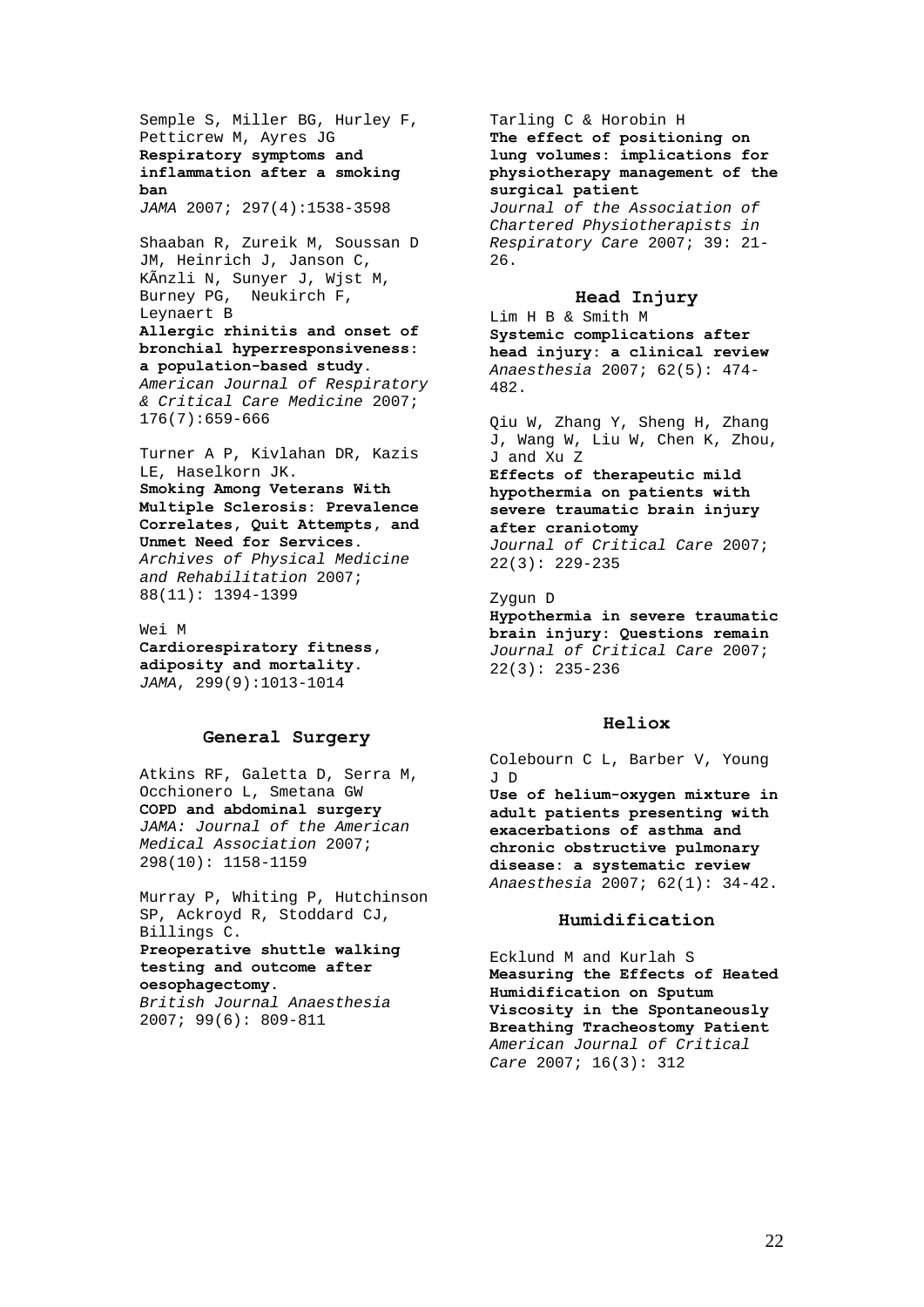Pelosi, Paolo, Chiumello, Davide, Severgnini, Paolo, De Grandis, Cinzia, Landi, Laura, Chierichetti, Laura, Frigerio, Alice, Munaro, Marco, Park, Gilbert, Chiaranda, Maurizio **Performance of heated wire humidifiers: An in vitro study**  *Journal of Critical Care* 2007;  $22(3): 258-264$ 

## **Interstitial Lung disease**

Nishiyama Osamu, Taniguchi Hiroyuki, Kondoh Yasuhiro, Kimura Tomoki, Kato Keisuke, Ogawa Tomoya, Watanabe Fumiko, Arizono Shinichi **Dyspnoea at 6-min walk test in** 

**idiopathic pulmonary fibrosis: Comparison with COPD** *Respiratory Medicine*  2007,101;4:833-838

Rudd Robin M, Prescott Robin J, Chalmers J C, Johnston Ian D A for the Fibrosing Alveolitis Subcommittee of the Research Committee of the British Thoracic Society **British Thoracic Society Study on cryptogenic fibrosing alveolitis: response to treatment and survival** *Thorax* 2007; 62: 62-66.

## **Infection Control**

Rees L M, Sheraton T E, Modestini C, Wilkes A R & Hall J E **Assessing the efficacy of HME filters at preventing** 

**contamination of breathing systems**  *Anaesthesia* 2007; 62(1): 67-71.

### **Lung Cancer**

Strand Trond-Eirik, Rostad Hans, Damhuis Ronald A M, and Norstein Jarle **Risk factors for 30-day mortality after resection of lung cancer and prediction of their magnitude.** *Thorax* 2007; 62: 991-997.

#### **NIV**

[Ashtyani H](http://content.karger.com/ProdukteDB/produkte.asp?Aktion=showproducts&searchWhat=authorsproducts&searchParm=ashtyani&ProduktNr=0) & [Patel P B](http://content.karger.com/ProdukteDB/produkte.asp?Aktion=showproducts&searchWhat=authorsproducts&searchParm=patel&ProduktNr=0) **CPAP or APAP - What Is the Real Question?** *Respiration* 2007; 74(3): 276- 278.

Crummy Fionnuala, Buchan Catherine, Miller Belinda, Toghill Jo, Naughton Matthew T **The use of noninvasive mechanical ventilation in COPD with severe hypercapnic acidosis** *Respiratory Medicine* 2007, 101(1): 53-61

Fernandez R, Baigorri F, Artigas A. **Noninvasive ventilation in patients with "do-not-intubate" orders: medium-term efficacy depends critically on patient selection.**  *Intensive Care Medicine* 2007; 33(2): 336-343.

Glerant JC, [Rose D,](http://content.karger.com/ProdukteDB/produkte.asp?Aktion=showproducts&searchWhat=authorsproducts&searchParm=rose&ProduktNr=0) [Oltean V,](http://content.karger.com/ProdukteDB/produkte.asp?Aktion=showproducts&searchWhat=authorsproducts&searchParm=oltean&ProduktNr=0) [Dayen C,](http://content.karger.com/ProdukteDB/produkte.asp?Aktion=showproducts&searchWhat=authorsproducts&searchParm=dayen&ProduktNr=0) [Mayeux I](http://content.karger.com/ProdukteDB/produkte.asp?Aktion=showproducts&searchWhat=authorsproducts&searchParm=mayeux&ProduktNr=0) & [Jounieaux V](http://content.karger.com/ProdukteDB/produkte.asp?Aktion=showproducts&searchWhat=authorsproducts&searchParm=jounieaux&ProduktNr=0) **Noninvasive Ventilation Using a Mouthpiece in Patients with Chronic Obstructive Pulmonary Disease and Acute Respiratory Failure** *Respiration* 2007; 74(6): 632- 639.

Luján Manel, Moreno Amalia, Veigas Carmen, Montón Concepción, Pomares Xavier, Domingo Christian

**Non-invasive home mechanical ventilation: Effectiveness and efficiency of an outpatient initiation protocol compared with the standard in-hospital model** *Respiratory Medicine* 2007,

101(6): 1177-1182

Lumbierres M, Prats E, Farrero E, Monasterio C, Gracia T, Manresa F, Escarrabill J **Noninvasive positive pressure ventilation prevents postoperative pulmonary complications in chronic ventilators users**  *Respiratory Medicine* 2007,  $101(1): 62-68$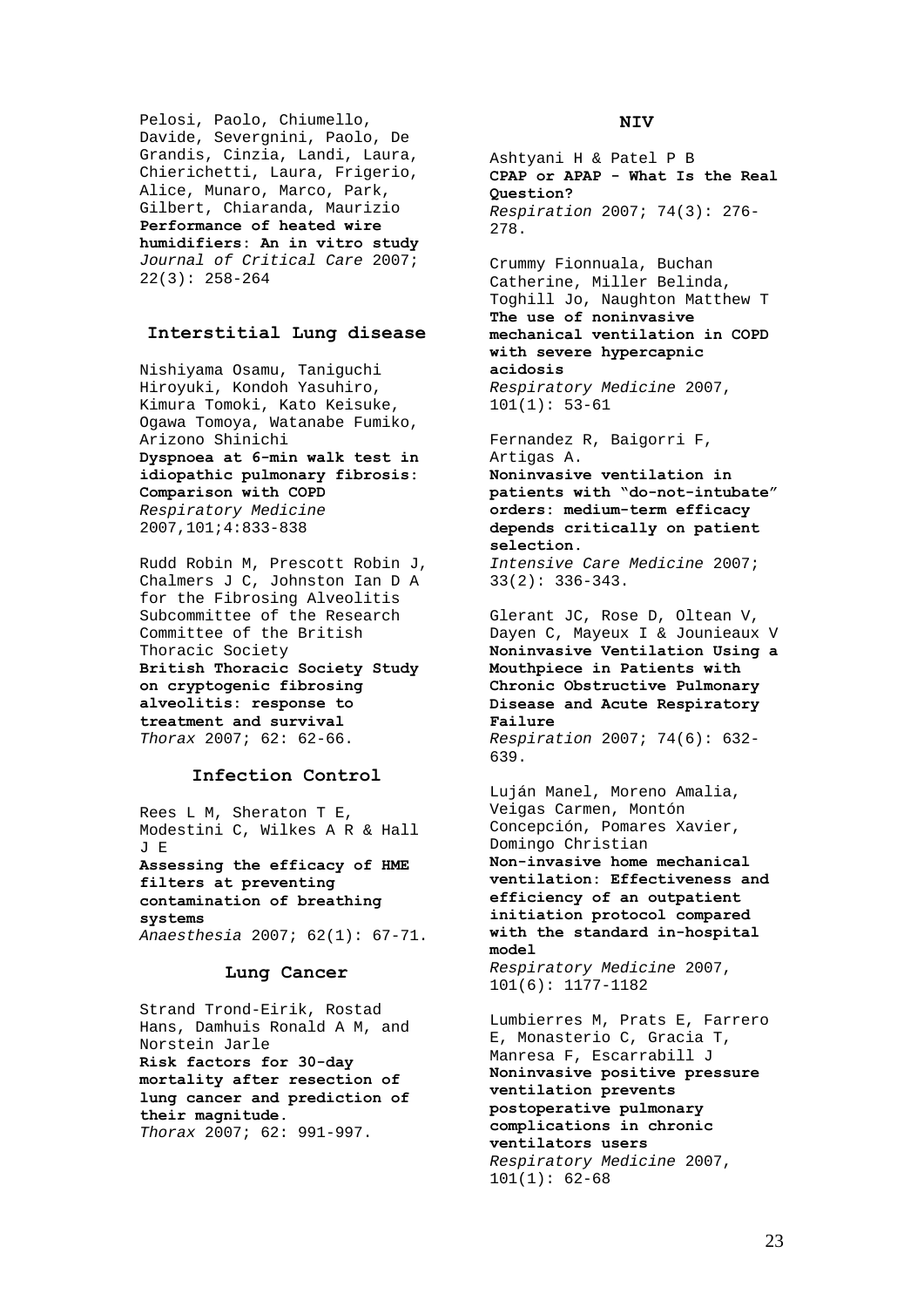Munckton K, Ho K M, Dobb G J, Das-Gupta M, Webb S A **The pressure effects of facemasks during noninvasive ventilation: a volunteer study** *Anaesthesia* 2007; 62(10): 1126- 1131.

Navalesi P, Costa R, Ceriana P, Carlucci A, Prinianakis G, Antonelli M, Conti G, Nava S. **Noninvasive ventilation in chronic obstructive pulmonary disease patients: helmet versus facial mask.**  *Intensive Care Medicine* 2007; 33(1): 74-81.

Tuggey Justin M, Delmastro Monica, Elliott Mark W **The effect of mouth leak and humidification during nasal non-invasive ventilation** *Respiratory Medicine* 2007, 101(9); 1874*-1879* 

### **Obstructive Sleep Apnoea**

Buchner NJ, Sanner BM, Borgel J, Rump LC

**Continuous positive airway pressure treatment of mild to moderate obstructive sleep apnea reduces cardiovascular risk.**

*American Journal of Respiratory & Critical Care Medicine* 2007, 176(12):1274-1280

McGinley BM, Patil SP, Kirkness JP, Smith PL, Schwartz AR, Schneider H

**A nasal cannula can be used to treat obstructive sleep apnoea.** *American Journal of Respiratory & Critical Care Medicine* 2007, 176(2):194-200

Tatsuki Sugiura, Akiko Noda, Seiichi Nakata, Yoshinari Yasuda, Taro Soga Seiko Miyata, Sigeru Nakai & Yasuo Koike **Influence of Nasal Resistance on Initial Acceptance of Continuous Positive Airway Pressure in Treatment for Obstructive Sleep Apnoea Syndrome** *Respiration* 2007; 74(1): 56-60

## **On Call**

Gorman E, Moran F & Bradley J M **A survey of current practices in respiratory competence for out-of –hours physiotherapy services in hospitals within the republic of Ireland** *Journal of the Association of Chartered Physiotherapists in Respiratory Care* 2007; 39: 5-9.

## **Outcome measures**

Bausewein C, Farquhar M, Booth S, Gysels M, Higginson IJ **Measurement of breathlessness in advanced disease: A systematic review**  *Respiratory Medicine* 2007, 101; 3:399-410

Puhan Milo A, Guyatt Gordon H, Goldstein Roger, Mador Jeff, McKim Douglas, Stahl Elisabeth, Griffith Lauren, Schünemann Holger J **Relative responsiveness of the Chronic Respiratory Questionnaire, St. Georges Respiratory Questionnaire and four other health-related quality of life instruments for** 

**patients with chronic lung disease**  *Respiratory Medicine* 2007,

101(2): 308-316

## **Oxygen Therapy**

Wagstaff T A J & Soni N **Performance of six types of oxygen delivery devices at varying respiratory rates**  *Anaesthesia* 2007; 62(5): 492- 503.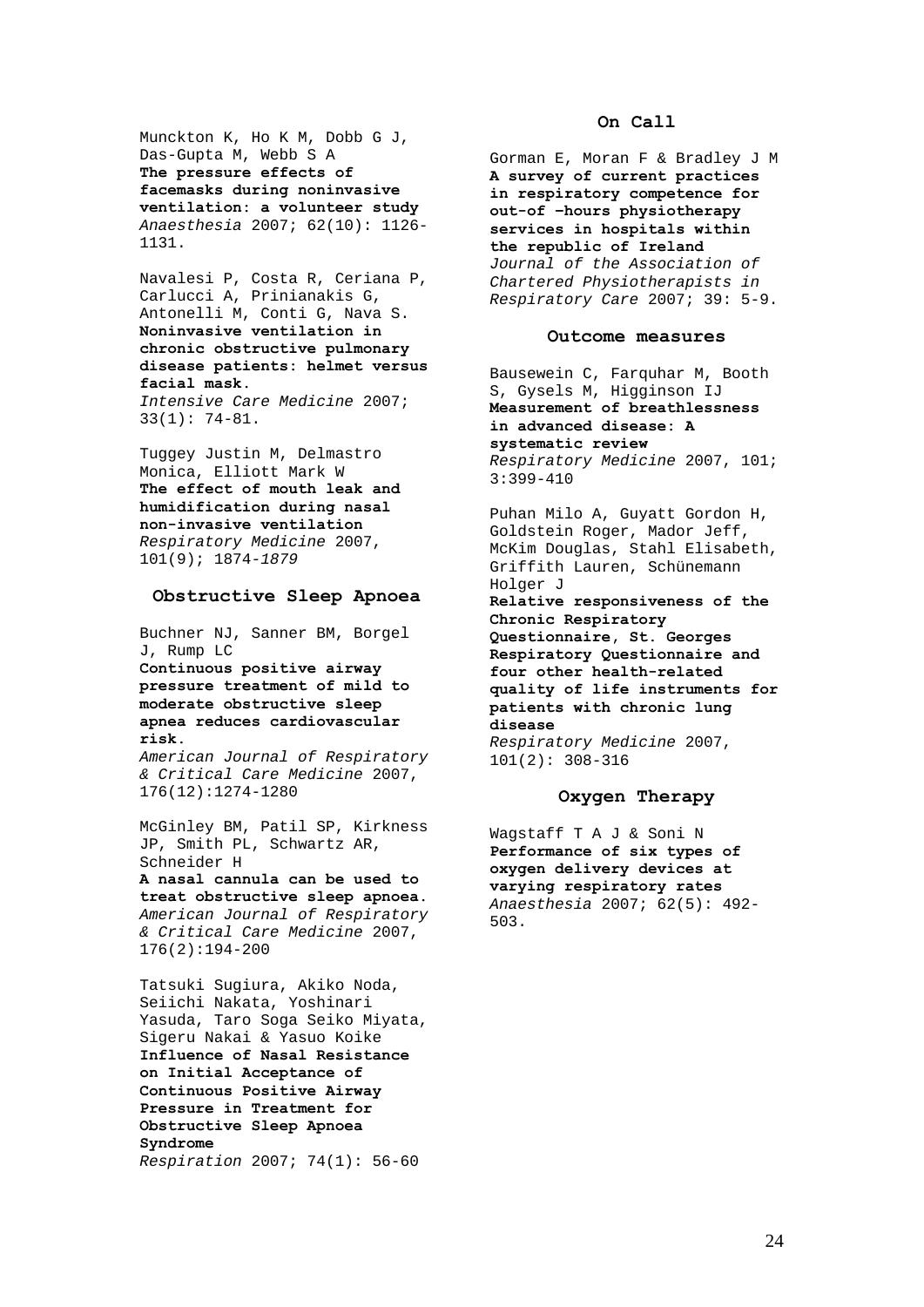### **Paediatrics**

Akhtar PA, Currie DB, Currie CE, Haw SJ **Changes in child exposure to environmental tobacco smoke (CHETS) study after implementation of smoke-free legislation in Scotland: national cross sectional survey** *BMJ* Sep 2007; 335: 545

Benden C, Harpur-Sinclair O, Ranasinghe AS, Hartley JC, Elliott MJ, and Aurora P **Surveillance bronchoscopy in children during the first year after lung transplantation: is it worth it?** *Thorax* 2007; 62: 57-61.

Bennett N R & Bingham R **Breathing system filters for paediatric practice**  *Anaesthesia* 2007; 62(2): 192.

Beydon N, Davis SD, Lombardi E, Allen JL, Arets HG, Aurora P, Bisgaard H, Davis GM, Ducharme FM, Eigen H, Gappa M, Gaultier C, Gustafsson PM, Hall GL, Hantos Z, Healy MJR, Jones MH, Klug B, LÃ drup Carlsen KC, McKenzie SA, Marchal F, Mayer OH, Merkus PJ, Morris MG, Oostveen E, Pillow JJ, Seddon PC, Silverman M, Sly PD, Stocks J, Tepper RS, Vilozni D, Wilson NM

**An official American Thoracic Society/European Respiratory Society statement: pulmonary function testing in preschool children.** 

*American Journal of Respiratory & Critical Care Medicine* 2007; 175(12): 1304-1345

Bollen CW, Uiterwaal CSPM, van Vught AJ.

**Meta-regression analysis of high frequency ventilation vs conventional ventilation in infant respiratory distress syndrome.** 

*Intensive Care Medicine* 2007; 33(4): 680-688.

Bush A **Update in pediatric lung disease 2007.**  *American Journal of Respiratory & Critical Care Medicine* 2008; 177(7): 686-695

Bush A, Thomson AH **Acute bronchiolitis** *BMJ* Nov 2007; 335: 1037 - 1041

Donnelly Deirdre, Critchlow Anita, and Everard Mark L **Outcomes in children treated for persistent bacterial bronchitis** *Thorax* 2007; 62: 80-84.

Duff JP, Rosychuk RJ, Jofle AR. **The safety and efficacy of sustained inflations as a lung recruitment manoeuvre in pediatric intensive care unit patients.**  *Intensive Care Medicine* 2007;

33(10): 1778-1786.

Fassassi M, Michel F, Thamachot L, Nicaise C, Vialet R, Jammes Y, Lagier P, Martin C. **Airway humidification with a heat and moisture exchanger in mechanically ventilated neonates: a preliminary evaluation.**  *Intensive Care Medicine* 2007; 33(2): 336-343.

Graham AS, Chandrashelcharaiah G, Citak A, Wetzel RC, Newth CJL. **Positive end-expiratory pressure and pressure support in peripheral airways** 

**obstruction. Work of breathing in intubated children.**  *Intensive Care Medicine* 2007; 33(1): 120-127.

Halbertsma FJJ, Vaneker M, van der Hoeven JG. **Use of recruitment maneuvres during mechanical ventilation in pediatric and neonatal intensive care units in the Netherlands.**  *Intensive Care Medicine* 2007; 33(9): 1673-1674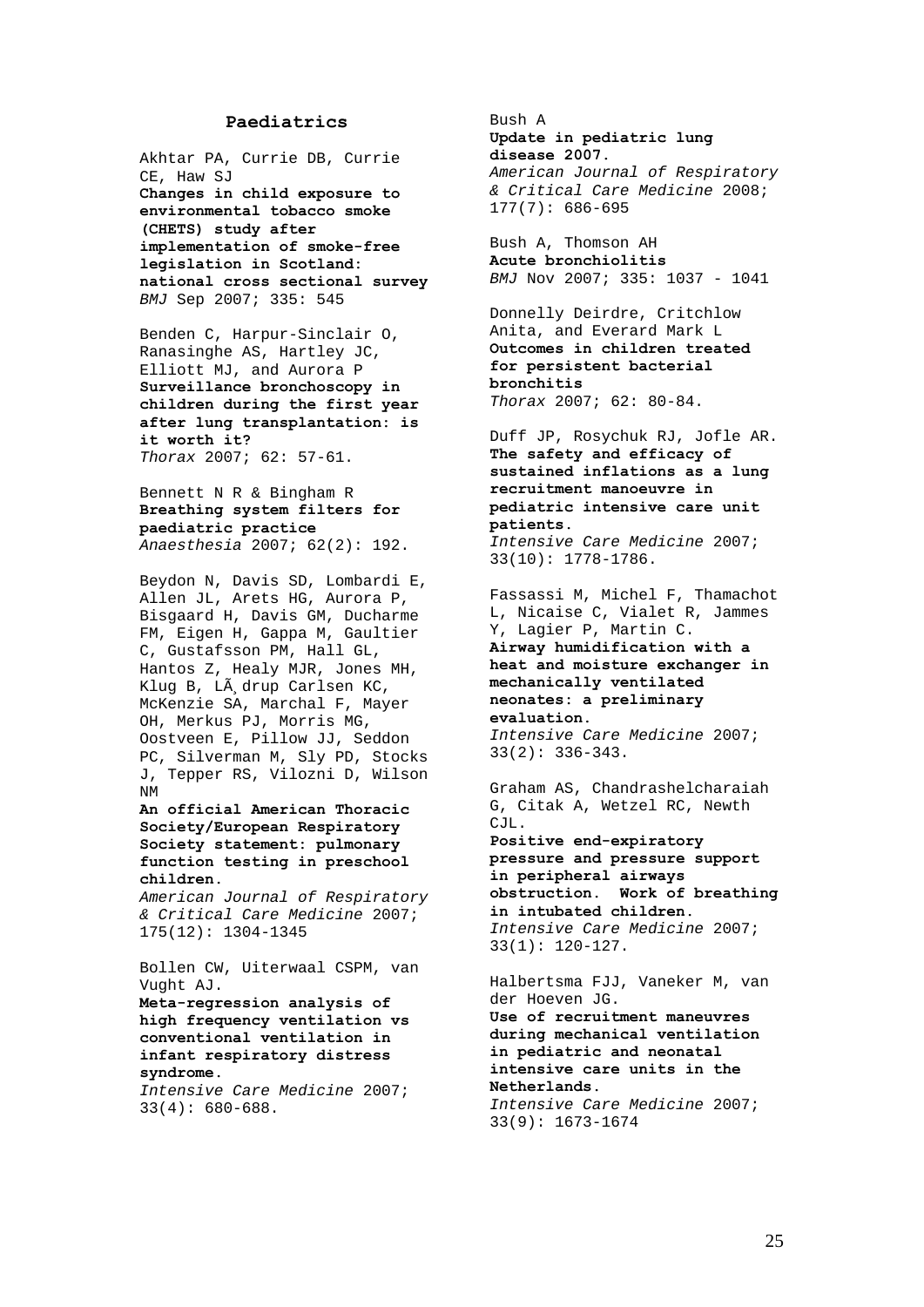Holguin F, Flores S, Ross Z, Cortez M, Molina M, Molina L, Rincon C, Jerrett M, Berhane K, Granados A, Romieu I **Traffic-related exposures, airway function, inflammation, and respiratory symptoms in children.** *American Journal of Respiratory & Critical Care Medicine* 2007; 176(12):1236-1242

Jaecklin T, Movel DR, Rimensberger PC. **Volume-targeted modes of modern neonatal ventilators: how stable is the delivered tidal volume?**  *Intensive Care Medicine* 2007; 33(2): 326-335.

Mitka M **New evidence based-guidelines focus on treatment of children with asthma.**  *JAMA* 2007, 299(10): 1122-1123

Rechner J A, Loach V J, Ali M T, Barber V S, Young J D & Mason D G **A comparison of the laryngeal mask airway with facemask and oropharyngeal airway for manual ventilation by critical care nurses in children**

*Anaesthesia 2007; 62(8): 790- 795.* 

Santschi M, Gauvin F, Hatzakis G, LaCroix J, Jouvert P. **Acceptable respiratory physiologic limits for children during weaning from mechanical ventilation.**  *Intensive Care Medicine* 2007; 33(2): 319-325.

Shiao S and Ou C **Validation of oxygen saturation monitoring in neonates**  *[American Journal of Critical](http://proquest.umi.com/pqdweb?RQT=318&pmid=36637&TS=1206899869&clientId=64919&VInst=PROD&VName=PQD&VType=PQD)  [Care](http://proquest.umi.com/pqdweb?RQT=318&pmid=36637&TS=1206899869&clientId=64919&VInst=PROD&VName=PQD&VType=PQD)* 2007; 16(2): 168-178

Suiter DM, Ruark-McMurtrey J. **Oxygen Saturation and Heart Rate During Feeding in Breast-Fed Infants at 1 Week and 2 Months of Age.**

*Archives of Physical Medicine and Rehabilitation* 2007; 88 (12): 1681-1685

Tingay DG, Copnell B, Mills JF, Morley CJ, Dargavill PA. **Effects of open endotracheal suction on lung volume in infants receiving HFOV.**  *Intensive Care Medicine* 2007; 33(4): 689-693.

von Ungorn-Sternberg BS, Hammer J, Frei FJ, Ritz EMJ, Schibler A, Erb TO. **Prone equals prone? Impact of positioning techniques on respiratory function in anesthetized and paralysed healthy children.**  *Intensive Care Medicine* 2007; 33(10): 1771-1777.

### **Pain**

Canzian S, Topolovec-Vranic J, lnnis I, White-McFarlan A and Baker A **Impact of Implementing a New Pain Assessment Tool for Nonverbal Patients in a Trauma Neurosurgical Critical Care Unit**  *[American Journal of Critical](http://proquest.umi.com/pqdweb?RQT=318&pmid=36637&TS=1206899869&clientId=64919&VInst=PROD&VName=PQD&VType=PQD)  [Care](http://proquest.umi.com/pqdweb?RQT=318&pmid=36637&TS=1206899869&clientId=64919&VInst=PROD&VName=PQD&VType=PQD)* 2007; 16(3): 302

Kerry L and Morrissey B **Content Validity of the Cognitively Impaired Adult Pain Assessment Tool**  *[American Journal of Critical](http://proquest.umi.com/pqdweb?RQT=318&pmid=36637&TS=1206899869&clientId=64919&VInst=PROD&VName=PQD&VType=PQD)* 

*[Care](http://proquest.umi.com/pqdweb?RQT=318&pmid=36637&TS=1206899869&clientId=64919&VInst=PROD&VName=PQD&VType=PQD)* 2007; 16(3): 302

## **Physiology**

De Smet H, Bersten A, Barr H and Doyle I **Hypercapnic acidosis modulates inflammation, lung mechanics, and edema in the isolated perfused lung**  *Journal of Critical Care* 2007; 22(4): 305-313

Reynolds A, Ermentrout G and Clermont G **A multiscale lung model of gas exchange under inflammatory stress**  *Journal of Critical Care* 2007; 22(4): 331-332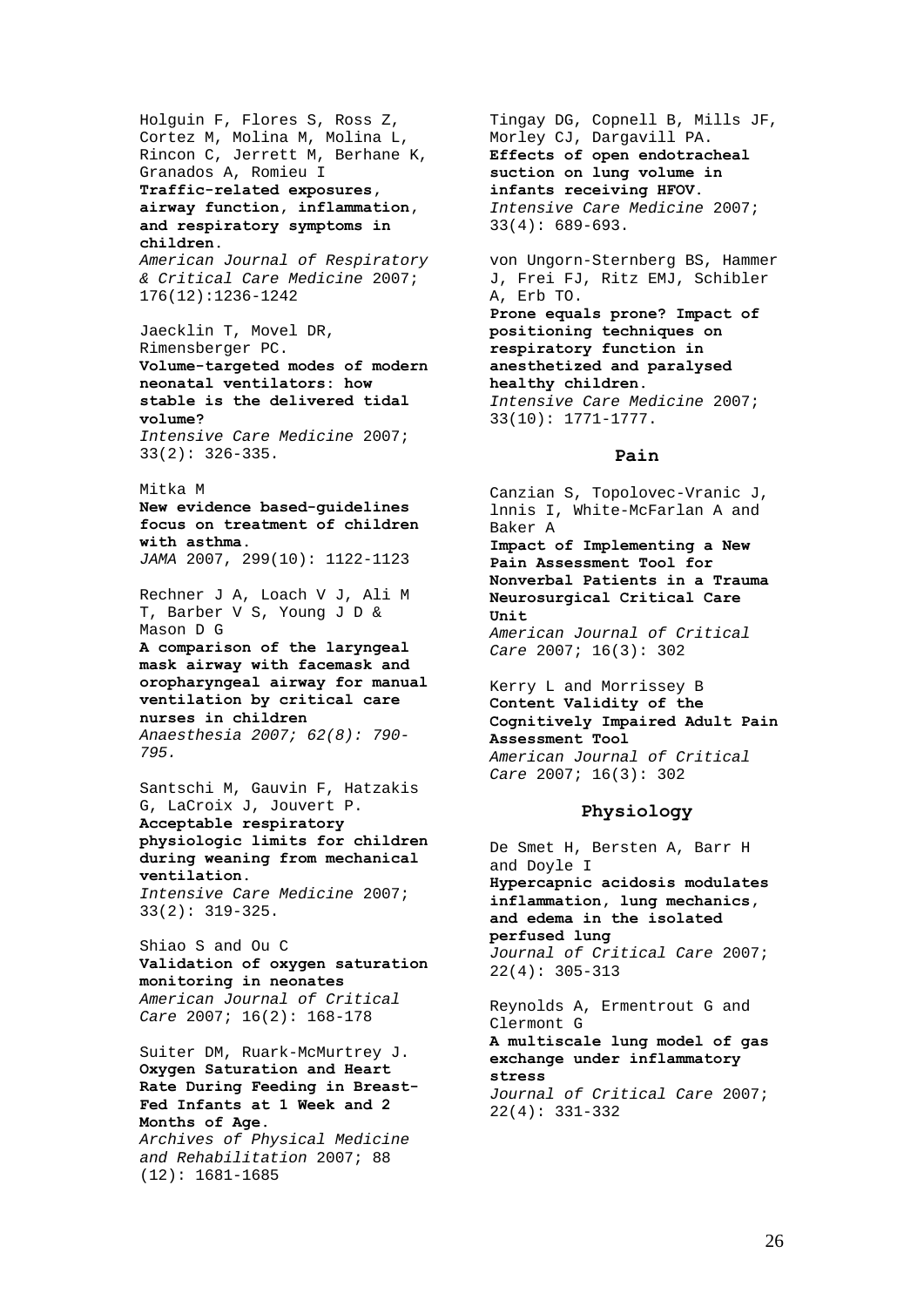Vieira RP; Claudino RC; Duarte AC; Santos AB; Perini A; Faria Neto HC; Mauad T; Martins MA; Dolhnikoff M; Carvalho CR **Aerobic exercise decreases chronic allergic lung inflammation and airway remodeling in mice**  *American Journal of Respiratory & Critical Care Medicine* 2007; 176(9):871-877

Viltars P

**The Effects of Body Position, Body Mass Index, and Body Fat Distribution on Resting Lung Volume**  *[American Journal of Critical](http://proquest.umi.com/pqdweb?RQT=318&pmid=36637&TS=1206899869&clientId=64919&VInst=PROD&VName=PQD&VType=PQD)  [Care](http://proquest.umi.com/pqdweb?RQT=318&pmid=36637&TS=1206899869&clientId=64919&VInst=PROD&VName=PQD&VType=PQD)* 2007; 16(3): 3014

### **Pulmonary Infection**

Bjerre L **Management of community acquired pneumonia** *BMJ* Nov 2007; 335: 1004 - 1005

Brozek J, McDonald E, Clarke F and Gosse C **Pneumonia observational incidence and Treatment: A multidisciplinary process improvement study.** 

*[American Journal of Critical](http://proquest.umi.com/pqdweb?RQT=318&pmid=36637&TS=1206899869&clientId=64919&VInst=PROD&VName=PQD&VType=PQD)  [Care](http://proquest.umi.com/pqdweb?RQT=318&pmid=36637&TS=1206899869&clientId=64919&VInst=PROD&VName=PQD&VType=PQD)* 2007; 16(3): 214-219

Coenen S, Goossens H **Antibiotics for respiratory tract infections in primary care** *BMJ* Nov 2007; 335: 946 – 947

Levenson R **A patient's journey: whooping cough** *BMJ* Mar 2007; 334: 532 - 533

Wu C, Lin F, Lee S, Lee C, Peng M, Chen P, Kuo H, **Early evolution of arterial oxygenation in severe community-acquired pneumonia: A prospective observational study**  *Journal of Critical Care* 2007;  $22(2): 129-136.$ 

### **Pulmonary Rehabilitation**

Arnardóttir Ragnheiður H, Boman Gunnar, Larsson Kjell, Hedenström Hans Emtner Margareta **Interval training compared with continuous training in patients with COPD** *Respiratory Medicine* 2007, 101(6): 1196-1204 Carone M, Patessio A, Ambrosino

N, Baiardi P, Balbi B, Balzano G, Cuomo V, Donner CF, Fracchia C, Nava S, Neri M, Pozzi E, Vitacca M, Spanevello A **Efficacy of pulmonary rehabilitation in chronic respiratory failure (CRF) due to chronic obstructive pulmonary disease (COPD): The Maugeri Study**  *Respiratory Medicine* 2007, 101(12): *2447-2453*

Foglio Katia, Bianchi Luca, Bruletti Gisella, Porta Roberto, Vitacca Michele, Balbi Bruno, Ambrosino Nicolino **Seven-year time course of lung function, symptoms, healthrelated quality of life, and exercise tolerance in COPD patients undergoing pulmonary rehabilitation programs** *Respiratory Medicine* 2007, 101(9):*1961-1970* 

Lotshaw A, Thompson M, Sadowsky S, Hart M, Millard M **Quality of Life and Physical Performance in Land- and Water-Based Pulmonary Rehabilitation.** *Journal of Cardiopulmonary Rehabilitation & Prevention* 2007; 27(4): 247-251

Magadle Rasmi, McConnell Alison K, Beckerman Marinella, Weiner Paltiel **Inspiratory muscle training in pulmonary rehabilitation program in COPD patients** *Respiratory Medicine* 2007, 101(7): 1500*-1505*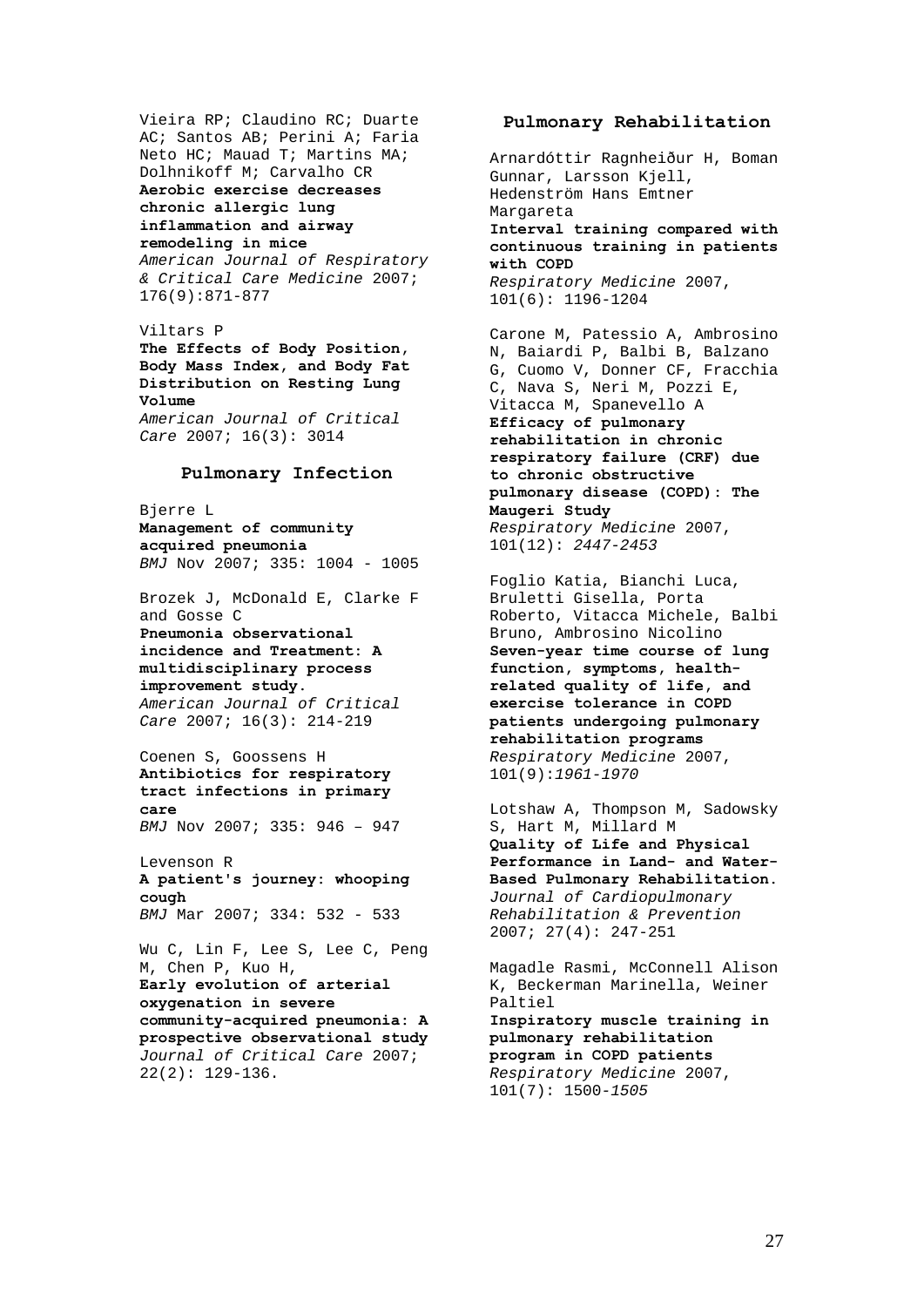Mein G, Marshall J & Garrod R **Mixed severity rehabilitation classes for COPD patients. Are they successful?** 

*Journal of the Association of Chartered Physiotherapists in Respiratory Care* 2007; 39: 17- 20.

Nici L, Limberg T, Hilling L, Garvey C, Normandin E, Reardon J, Carlin B **Clinical Competency Guidelines for Pulmonary Rehabilitation Professionals: American association of cardiovascular and pulmonary rehabilitation position statement.** *Journal of Cardiopulmonary Rehabilitation & Prevention* 2007, 27(6):355-358

O'Neill B, McKevitt AM, Rafferty S, Bradley JM, Johnston D, Bradbury I, McMahon J.

**A Comparison of Twice- Versus Once-Weekly Supervision During Pulmonary Rehabilitation in Chronic Obstructive Pulmonary Disease.** *Archives of Physical Medicine and Rehabilitation*  2007; 88(2): *167-172*

Pinho RA, Chiesa D, Mezzomo KM, Andrades ME, Bonatto F, D. Gelain, Dal Pizzol F, Knorst MM, Moreira JCF **Oxidative stress in chronic obstructive pulmonary disease patients submitted to a rehabilitation program** *Respiratory Medicine* 2007, 101(8): *1830-1835* 

Takigawa Nagio, Tada Atsuhiko, Soda Ryo, Takahashi Syuji, Kawata Noriko, Shibayama Takuo, Matsumoto Hiroshi, Hamada Noboru, Hirano Atsushi, Kimura Goro, Okada Chiharu, Endo Shigeto, Yamashita Motohiro, Date Hiroshi, Takahashi Kiyoshi **Comprehensive pulmonary rehabilitation according to severity of COPD**  *Respiratory Medicine* 2007, 101(2): 326-332

Varga Janos, Porszasz Janos, Boda Krisztina, Casaburi Richard, Somfay Attila **Supervised high intensity continuous and interval training vs. self-paced training in COPD** *Respiratory Medicine* 2007, 101(11): *2297-2304* 

Wilson JS, O'Neill B, Reilly J, MacMahon J, Bradley JM. **Education in Pulmonary Rehabilitation: The Patient's Perspective.** *Archives of Physical Medicine* 

*and Rehabilitation* 2007; 88(11): 1704-1709

### **Research**

Alford L **On differences between explanatory and pragmatic clinical trials**  *New Zealand Journal Physiotherapy* 2007; 35(1): 12- 16

Taylor Renay, Dawson Simonne, Roberts Nicola, Sridhar Mangalam, Partridge Martyn R **Why do patients decline to take part in a research project involving pulmonary rehabilitation?**  *Respiratory Medicine* 2007, 101(9): 1942*-1946* 

## **Spinal cord injury**

Hol AT, Eng JJ, Miller WC, Sproule S, Krassioukov AV. **Reliability and Validity of the Six-Minute Arm Test for the Evaluation of Cardiovascular Fitness in People With Spinal Cord Injury.** *Archives of Physical Medicine* 

*and Rehabilitation* 2007; 88(4): 489-495